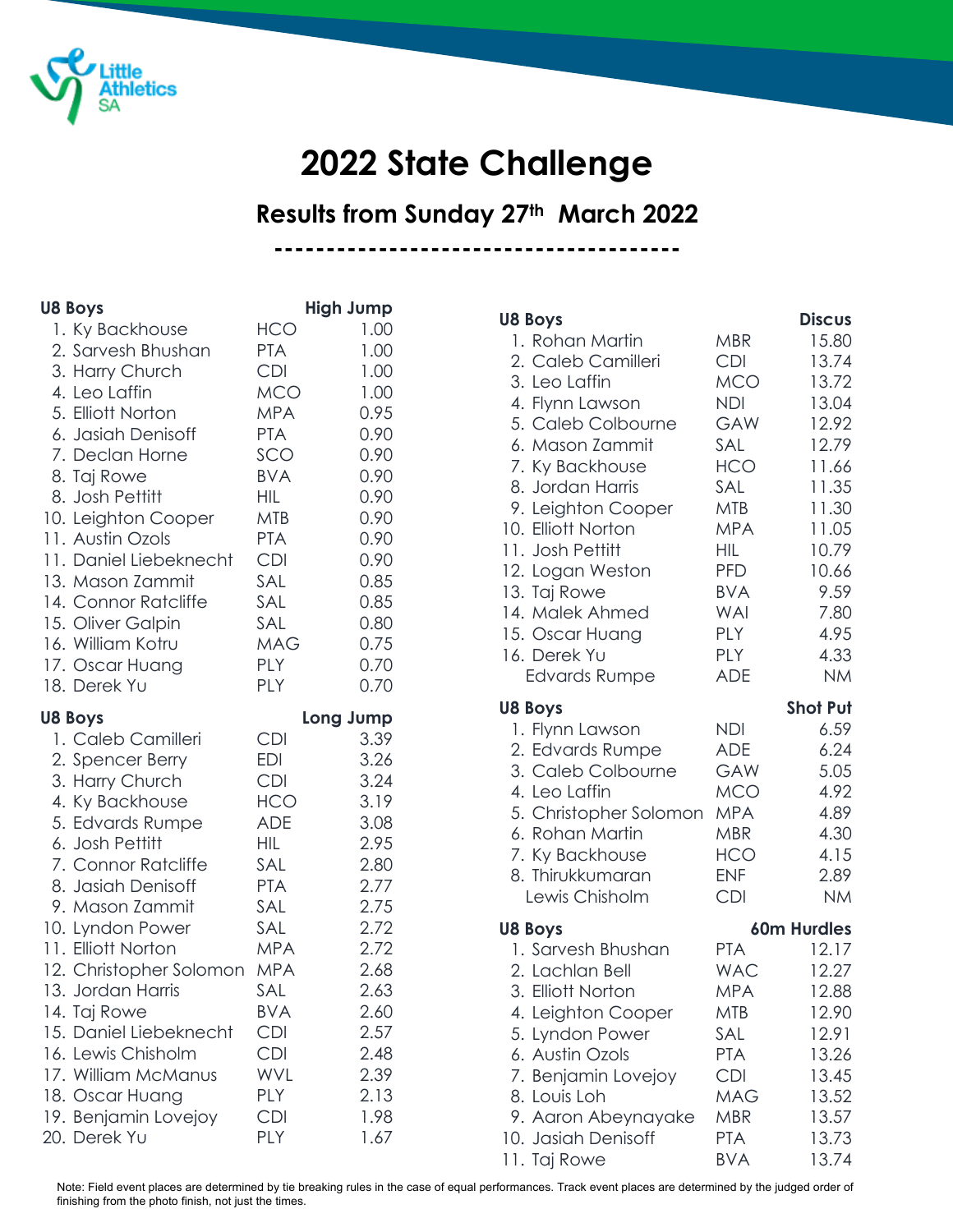

| 12. Oliver Galpin<br>13. Malek Ahmed<br>14. Caleb Colbourne<br>15. Josiah Hoffman<br>16. James Markey<br>17. Oscar Huang<br>18. Daniel Liebeknecht<br>19. Derek Yu<br>20. Declan Horne                                                                                                                                                                                                                                                                                                                          | SAL<br>WAI<br><b>GAW</b><br><b>MTB</b><br><b>NOA</b><br>PLY<br><b>CDI</b><br>PLY<br>SCO                                                                                                                                                                  | 13.76<br>13.77<br>13.79<br>14.34<br>14.44<br>14.90<br>15.70<br>15.80<br>16.02                                                                                                                                             |
|-----------------------------------------------------------------------------------------------------------------------------------------------------------------------------------------------------------------------------------------------------------------------------------------------------------------------------------------------------------------------------------------------------------------------------------------------------------------------------------------------------------------|----------------------------------------------------------------------------------------------------------------------------------------------------------------------------------------------------------------------------------------------------------|---------------------------------------------------------------------------------------------------------------------------------------------------------------------------------------------------------------------------|
| <b>U8 Boys</b><br>1. Sarvesh Bhushan<br>2. Spencer Berry<br>3. Caleb Camilleri<br>4. Lachlan Bell<br>5. Harry Church<br>6. Leo Laffin<br>7. Connor Ratcliffe<br>8. Declan Horne<br>9. Louis Orton<br>10. Josiah Hoffman<br>11. Malek Ahmed<br>12. Lyndon Power<br>13. Jasiah Denisoff<br>14. Edvards Rumpe<br>15. Louis Loh<br>16. Aaron Abeynayake<br>17. Austin Ozols<br>18. Christopher Solomon MPA<br>19. Jordan Harris<br>20. William Kotru<br>21. James Markey<br>22. Oliver Galpin<br>23. Lewis Chisholm | <b>PTA</b><br>EDI<br><b>CDI</b><br><b>WAC</b><br><b>CDI</b><br><b>MCO</b><br>SAL<br>SCO<br><b>NAR</b><br><b>MTB</b><br>WAI<br>SAL<br><b>PTA</b><br>ADE<br><b>MAG</b><br><b>MBR</b><br><b>PTA</b><br>SAL<br><b>MAG</b><br><b>NOA</b><br>SAL<br><b>CDI</b> | <b>70m</b><br>11.40<br>11.45<br>11.60<br>11.63<br>11.86<br>11.98<br>12.19<br>12.51<br>12.51<br>12.58<br>12.70<br>12.75<br>12.79<br>12.85<br>12.86<br>13.28<br>13.44<br>13.57<br>13.76<br>14.02<br>14.34<br>14.38<br>14.74 |
| <b>U8 Boys</b><br>1. Sarvesh Bhushan<br>2. Spencer Berry<br>3. Caleb Camilleri<br>4. Lachlan Bell<br>5. Leo Laffin<br>6. Harry Church<br>7. Daniel Liebeknecht<br>8. Mason Zammit<br>9. Louis Orton<br>10. Josiah Hoffman<br>11. Declan Horne<br>12. Aaron Abeynayake<br>13. Louis Loh                                                                                                                                                                                                                          | <b>PTA</b><br>EDI<br><b>CDI</b><br><b>WAC</b><br><b>MCO</b><br><b>CDI</b><br><b>CDI</b><br>SAL<br><b>NAR</b><br><b>MTB</b><br>SCO<br><b>MBR</b><br><b>MAG</b>                                                                                            | 100m<br>16.19<br>16.26<br>16.27<br>16.38<br>16.70<br>16.70<br>17.57<br>17.61<br>17.78<br>17.86<br>18.15<br>18.21<br>18.54                                                                                                 |

| 14. Taj Rowe<br>15. Malek Ahmed<br>16. Jasiah Denisoff<br>17. Austin Ozols<br>18. Christopher Solomon<br>19. Thirukkumaran<br>20. William Kotru<br>21. Oliver Galpin<br>22. Sidhansh Arramraj<br>23. Benjamin Lovejoy                                                                                                                                                                                                                   | <b>BVA</b><br><b>WAI</b><br><b>PTA</b><br><b>PTA</b><br><b>MPA</b><br><b>ENF</b><br><b>MAG</b><br>SAL<br><b>ADE</b><br><b>CDI</b>                                                                                                   | 18.64<br>18.81<br>18.92<br>19.34<br>19.43<br>19.70<br>19.77<br>20.51<br>20.70<br>21.61                                                                                                   |
|-----------------------------------------------------------------------------------------------------------------------------------------------------------------------------------------------------------------------------------------------------------------------------------------------------------------------------------------------------------------------------------------------------------------------------------------|-------------------------------------------------------------------------------------------------------------------------------------------------------------------------------------------------------------------------------------|------------------------------------------------------------------------------------------------------------------------------------------------------------------------------------------|
| <b>U8 Boys</b><br>1. Sarvesh Bhushan<br>2. Lachlan Bell<br>3. Caleb Camilleri<br>4. Harry Church<br>5. Connor Ratcliffe<br>6. Ky Backhouse<br>7. Leighton Cooper<br>8. Lyndon Power<br>9. Declan Horne<br>10. Aaron Abeynayake<br>11. Josiah Hoffman<br>12. Louis Loh<br>13. William McManus<br>14. Malek Ahmed<br>15. William Kotru<br>16. Jordan Harris<br>17. Derek Yu<br>18. Oliver Galpin<br>19. Oscar Huang<br>20. Lewis Chisholm | <b>PTA</b><br><b>WAC</b><br><b>CDI</b><br><b>CDI</b><br>SAL<br><b>HCO</b><br><b>MTB</b><br>SAL<br>SCO<br><b>MBR</b><br><b>MTB</b><br><b>MAG</b><br>WVL<br><b>WAI</b><br><b>MAG</b><br>SAL<br>PLY<br>SAL<br><b>PLY</b><br><b>CDI</b> | 200m<br>34.15<br>34.24<br>35.19<br>35.54<br>36.58<br>37.28<br>38.23<br>38.31<br>39.27<br>39.89<br>40.33<br>40.44<br>41.12<br>41.92<br>42.52<br>42.82<br>43.96<br>43.97<br>44.04<br>47.63 |
| <b>U8 Boys</b><br>1. Lachlan Bell<br>2. Mason Zammit<br>3. Elliott Norton<br>4. Josh Pettitt<br>5. William McManus<br>6. Leighton Cooper<br>7. Austin Ozols<br>8. Caleb Colbourne<br>9. Jordan Harris<br>10. Christopher Solomon<br>11. William Kotru<br>12. Josiah Hoffman<br>13. Benjamin Lovejoy<br>14. Logan Weston<br>15. Aaron Abeynayake                                                                                         | <b>WAC</b><br>SAL<br>MPA.<br>HIL<br><b>WVL</b><br>MTB<br>PTA<br>GAW<br>SAL<br><b>MPA</b><br>MAG<br>MTB<br>CDI<br>PFD.<br><b>MBR</b>                                                                                                 | 700m<br>2:31.47<br>2:32.10<br>2:38.57<br>2:42.10<br>2:47.87<br>2:50.33<br>3:01.97<br>3:04.59<br>3:05.20<br>3:05.73<br>3:16.38<br>3:16.45<br>3:20.76<br>3:21.38<br>3:21.45                |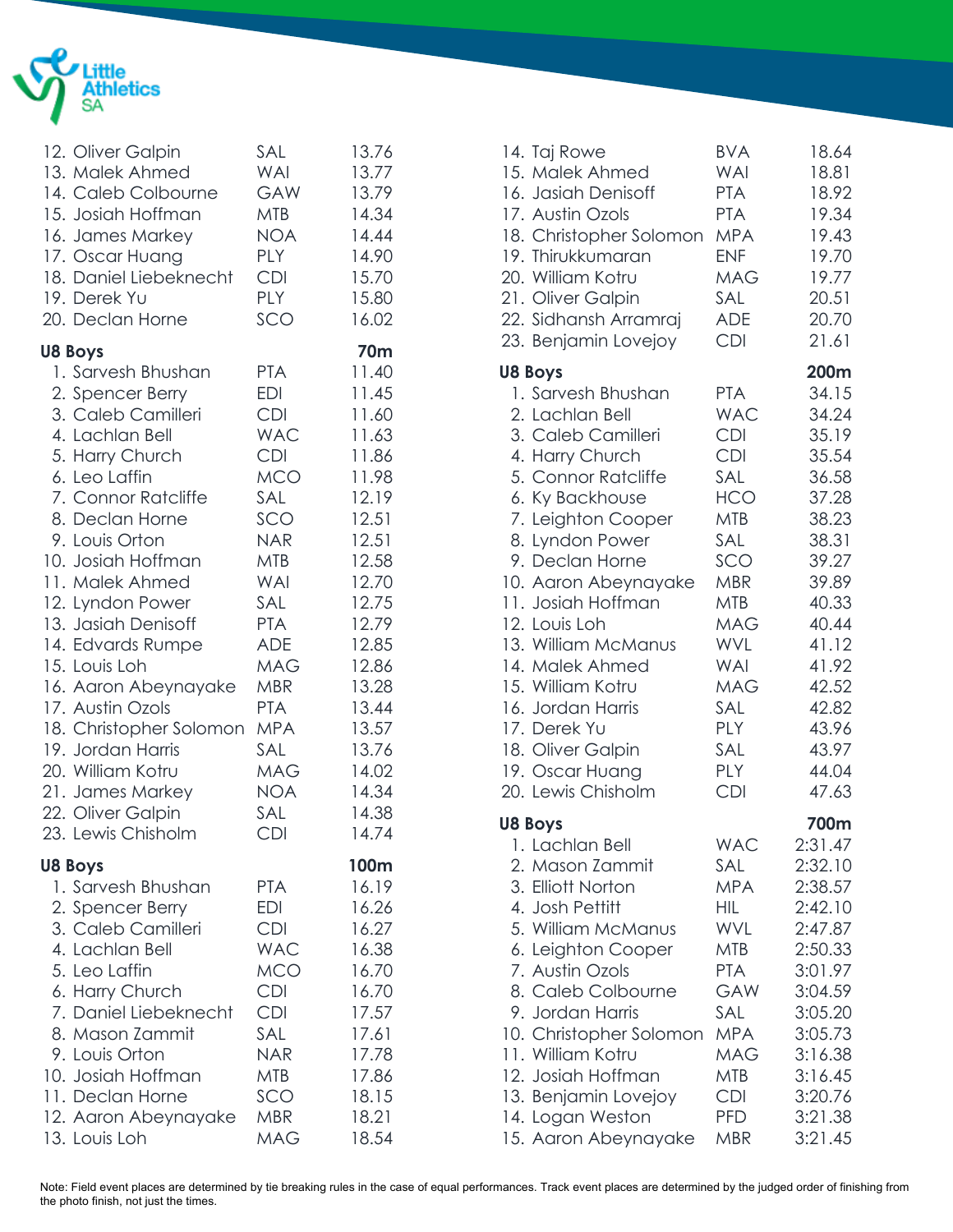

| 16. Sidhansh Arramraj                   | <b>ADE</b>               | 3:52.15          |
|-----------------------------------------|--------------------------|------------------|
| <b>U8 Girls</b>                         |                          | <b>High Jump</b> |
| 1. Zara Hewson                          | <b>ADE</b>               | 0.92             |
| 2. Katie Hillman                        | <b>INF</b>               | 0.92             |
| 3. Charlotte Kelly                      | <b>MTB</b>               | 0.90             |
| 4. Uchanma Uduma                        | <b>HCO</b>               | 0.90             |
| 5. Lucy Hawkes                          | <b>EDI</b>               | 0.87             |
| 5. Jessica Adcock                       | <b>ADE</b>               | 0.87             |
| 7. Scarlett Waite                       | SCO                      | 0.87             |
| 8. Abbie Rees                           | <b>ADE</b>               | 0.85             |
| 9. Liara Lumsden                        | <b>INF</b>               | 0.85             |
| 10. Emma Marks<br>11. Bianca Turner     | <b>RED</b><br><b>HIL</b> | 0.82<br>0.82     |
| 12. Keira Tucker                        | <b>MCO</b>               | 0.82             |
| 13. Phoebe Ross                         | <b>HIL</b>               | 0.80             |
| 14. Ava Thompson                        | <b>WAC</b>               | 0.77             |
| 15. Alexandra Lowe                      | <b>INF</b>               | 0.75             |
| 15. Imogen Evans                        | <b>MCO</b>               | 0.75             |
| 17. Maya Randall                        | <b>TVA</b>               | 0.75             |
| 18. Harper Marks                        | <b>WAC</b>               | 0.72             |
| 19. Sapphire Robertson                  | PAD                      | 0.70             |
| 20. Harper Gaertner                     | GAW                      | 0.65             |
| <b>U8 Girls</b>                         |                          | Long Jump        |
| 1. Ava Thompson                         | <b>WAC</b>               | 3.05             |
|                                         |                          |                  |
| 2. Katie Hillman                        | <b>INF</b>               | 2.91             |
| 3. Charley Groom                        | <b>PTA</b>               | 2.82             |
| 4. Graziella Trillo-Allegra             | NOA                      | 2.81             |
| 5. Zara Hewson                          | <b>ADE</b>               | 2.77             |
| 6. Maddison Mason                       | SAL                      | 2.69             |
| 7. Mia Marinelli                        | <b>PLY</b>               | 2.63             |
| 8. Lucy Hawkes                          | <b>EDI</b>               | 2.61             |
| 9. lyla McKelvie                        | <b>TTG</b>               | 2.59             |
| 10. Emma Marks                          | <b>RED</b>               | 2.58             |
| 11. Keira Tucker                        | MCO                      | 2.56             |
| 12. Pearl Johnston                      | <b>MTB</b>               | 2.54             |
| 13. Liara Lumsden                       | <b>INF</b>               | 2.52             |
| 14. Pippa Biggins                       | <b>NAR</b>               | 2.51             |
| 15. Hayley Kemp                         | SAL                      | 2.48             |
| 16. Savannah Cox                        | <b>TTG</b>               | 2.45             |
| 17. Maya Randall                        | <b>TVA</b>               | 2.43             |
| 18. Alexandra Lowe                      | INF                      | 2.43             |
| 19. Tora Kowald                         | <b>ENF</b>               | 2.28             |
| 20. Lavleen Sidhu                       | <b>ENF</b>               | 2.28             |
| 21. Uchanma Uduma                       | HCO<br>GGR               | 2.25<br>2.24     |
| 22. Keeley Crocker<br>23. Bianca Turner | HIL                      | 2.23             |

| 25. Jade Thiele<br>26. Charlotte Greenwood LYN<br>27. Billie Macneil<br>28. Sapphire Robertson<br>29. Elke Chester<br>30. Alexis Glanville<br>31. Charlotte Taylor<br>32. Harper Gaertner<br>Olivia Martin                                                                                                                                                | <b>CDI</b><br><b>ADE</b><br><b>PAD</b><br><b>HIL</b><br><b>GAW</b><br>GAW<br>GAW<br><b>INF</b>                                                                                            | 2.19<br>2.15<br>2.15<br>1.94<br>1.91<br>1.84<br>1.64<br>1.48<br><b>NM</b>                                                             |
|-----------------------------------------------------------------------------------------------------------------------------------------------------------------------------------------------------------------------------------------------------------------------------------------------------------------------------------------------------------|-------------------------------------------------------------------------------------------------------------------------------------------------------------------------------------------|---------------------------------------------------------------------------------------------------------------------------------------|
| <b>U8 Girls</b>                                                                                                                                                                                                                                                                                                                                           |                                                                                                                                                                                           | <b>Discus</b>                                                                                                                         |
| 1. Harper Marks<br>2. Maddison Mason<br>3. Layla Ashby<br>4. Jade Thiele<br>5. Keira Tucker<br>6. Scarlett Waite<br>7. Imogen Evans<br>8. Charley Groom<br>9. Liara Lumsden<br>10. Alexandra Lowe<br>11. Jasmine Trotter<br>12. Harriet Watson<br>13. Zara Hewson<br>14. Lavleen Sidhu<br>15. Alexis Glanville<br>16. Phoebe Ross<br>17. Charlotte Taylor | <b>WAC</b><br>SAL<br>GAW<br><b>CDI</b><br><b>MCO</b><br>SCO<br><b>MCO</b><br><b>PTA</b><br>INF<br><b>INF</b><br><b>WAC</b><br><b>EDI</b><br><b>ADE</b><br><b>ENF</b><br>GAW<br>HIL<br>GAW | 10.47<br>9.01<br>8.87<br>8.79<br>8.76<br>8.74<br>8.10<br>7.96<br>7.83<br>7.79<br>7.69<br>7.29<br>7.21<br>6.68<br>5.96<br>4.09<br>3.38 |
| <b>U8 Girls</b>                                                                                                                                                                                                                                                                                                                                           |                                                                                                                                                                                           | <b>Shot Put</b>                                                                                                                       |
| 1. Keira Tucker<br>2. Ivy Oliver<br>3. Maddison Mason<br>4. Scarlett Waite<br>5. Emmi Tunn<br>6. Harper Marks<br>7. Imogen Evans<br>8. Olivia Martin<br>9. Harper Gaertner<br>10. Mia Marinelli<br>11. Maya Randall<br>12. Katie Hillman<br>13. Hayley Kemp                                                                                               | <b>MCO</b><br>EDI<br>SAL<br>SCO<br>CAM<br><b>WAC</b><br><b>MCO</b><br><b>INF</b><br>GAW<br>PLY<br><b>TVA</b><br><b>INF</b><br>SAL                                                         | 4.73<br>4.65<br>4.46<br>4.34<br>4.12<br>3.96<br>3.80<br>3.68<br>3.65<br>3.65<br>3.59<br>3.31<br>3.04                                  |
| <b>U8 Girls</b>                                                                                                                                                                                                                                                                                                                                           |                                                                                                                                                                                           | <b>60m Hurdles</b>                                                                                                                    |
| 1. Emma Marks<br>2. Graziella Trillo-Allegra<br>3. Harper Marks<br>4. Lucy Hawkes                                                                                                                                                                                                                                                                         | <b>RED</b><br>NOA<br><b>WAC</b><br><b>EDI</b>                                                                                                                                             | 13.12<br>13.12<br>13.19<br>13.40                                                                                                      |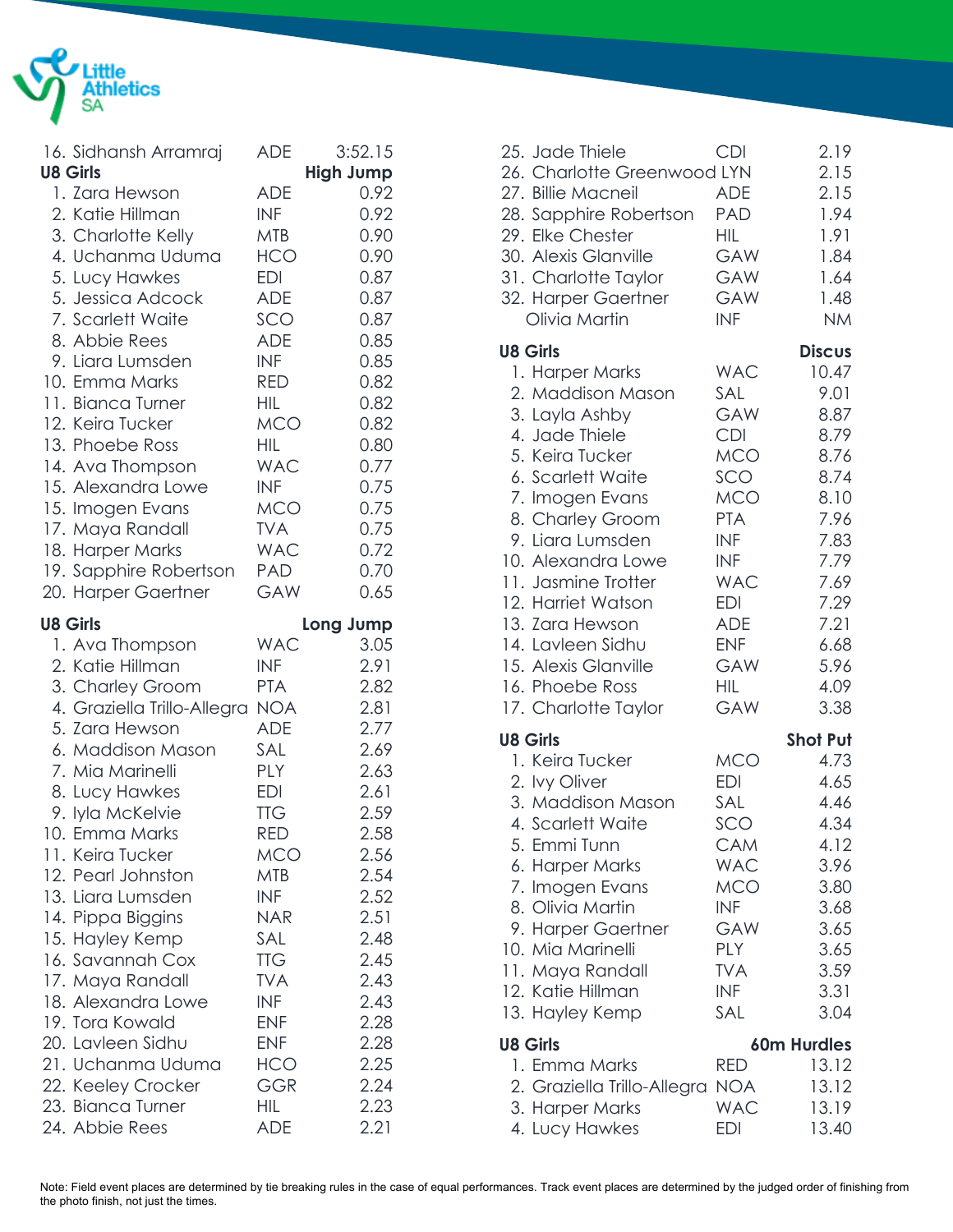

|       | 5. Iyla McKelvie<br>6. Katie Hillman<br>7. Pearl Johnston<br>8. Tora Kowald<br>9. Keira Tucker<br>10. Liara Lumsden<br>11. Zara Hewson<br>12. Charlotte Kelly<br>13. Phoebe Ross<br>14. Harriet Watson<br>15. Layla Ashby<br>16. Uchanma Uduma<br>17. Charlotte Greenwood LYN<br>18. Alexandra Lowe<br>19. Mia Marinelli<br>20. Sapphire Robertson<br>21. Alexis Glanville<br>22. Charlotte Taylor                                                                     | <b>TTG</b><br><b>INF</b><br>MTB<br><b>ENF</b><br><b>MCO</b><br>INF<br><b>ADE</b><br><b>MTB</b><br><b>HIL</b><br><b>EDI</b><br><b>GAW</b><br>HCO<br><b>INF</b><br><b>PLY</b><br>PAD<br>GAW<br><b>GAW</b>                                           | 13.59<br>13.74<br>13.79<br>13.81<br>13.81<br>13.96<br>14.06<br>14.15<br>14.51<br>14.63<br>14.69<br>14.71<br>15.16<br>15.51<br>15.72<br>16.00<br>16.17<br>16.19                                               |
|-------|------------------------------------------------------------------------------------------------------------------------------------------------------------------------------------------------------------------------------------------------------------------------------------------------------------------------------------------------------------------------------------------------------------------------------------------------------------------------|---------------------------------------------------------------------------------------------------------------------------------------------------------------------------------------------------------------------------------------------------|--------------------------------------------------------------------------------------------------------------------------------------------------------------------------------------------------------------|
| 14.42 | <b>U8 Girls</b><br>1. Mckenzie Morris<br>2. Jade Thiele<br>3. Aniela Jaworek<br>4. Jessica Adcock<br>5. Ava Thompson<br>6. Pearl Johnston<br>7. Mia Marinelli<br>8. Charley Groom<br>9. lyla McKelvie<br>10. Graziella Trillo-Allegra<br>11. Savannah Cox<br>12. Emmi Tunn<br>13. Tora Kowald<br>14. Mansirat Kaur<br>15. Imogen Evans<br>16. Hayley Kemp<br>17. Liara Lumsden<br>18. Layla Ashby<br>19. Keeley Crocker<br>20. Maya Randall<br>21. Charlotte Greenwood | <b>MCO</b><br><b>CDI</b><br><b>WAC</b><br><b>ADE</b><br><b>WAC</b><br><b>MTB</b><br><b>PLY</b><br><b>PTA</b><br><b>TTG</b><br><b>NOA</b><br><b>TTG</b><br>CAM<br><b>ENF</b><br>SAL<br><b>MCO</b><br>SAL<br><b>INF</b><br>GAW<br>GGR<br><b>TVA</b> | <b>70m</b><br>12.00<br>12.22<br>12.43<br>12.46<br>12.53<br>12.66<br>12.86<br>12.87<br>12.87<br>13.10<br>13.16<br>13.18<br>13.64<br>13.65<br>13.81<br>13.83<br>14.01<br>14.19<br>14.21<br>14.34<br><b>LYN</b> |
|       | 22. Alexandra Lowe<br>23. Lavleen Sidhu<br>24. Charlotte Taylor<br>25. Harper Gaertner<br>26. Alexis Glanville<br>27. Olivia Martin                                                                                                                                                                                                                                                                                                                                    | <b>INF</b><br><b>ENF</b><br><b>GAW</b><br><b>GAW</b><br>GAW<br><b>INF</b>                                                                                                                                                                         | 14.54<br>14.63<br>15.61<br>15.70<br>15.89<br>16.85                                                                                                                                                           |

| <b>U8 Girls</b>              |            | 100m  |
|------------------------------|------------|-------|
| 1. Mckenzie Morris           | <b>MCO</b> | 17.51 |
| 2. Ivy Oliver                | EDI        | 17.53 |
| 3. Jade Thiele               | <b>CDI</b> | 17.57 |
| 4. Jasmine Trotter           | <b>WAC</b> | 17.76 |
| 5. Jessica Adcock            | <b>ADE</b> | 17.84 |
| 6. Lucy Hawkes               | <b>EDI</b> | 18.09 |
| 7. Aniela Jaworek            | <b>WAC</b> | 18.26 |
| 8. lyla McKelvie             | <b>TTG</b> | 18.28 |
| 9. Charley Groom             | <b>PTA</b> | 18.53 |
| 10. Graziella Trillo-Allegra | <b>NOA</b> | 18.66 |
| 11. Hayley Kemp              | SAL        | 18.84 |
| 12. Mia Marinelli            | PLY        | 18.96 |
| 13. Harper Marks             | <b>WAC</b> | 19.12 |
| 14. Tora Kowald              | <b>ENF</b> | 19.18 |
| 15. Uchanma Uduma            | HCO        | 19.45 |
| 16. Savannah Cox             | <b>TTG</b> | 19.76 |
| 17. Imogen Evans             | <b>MCO</b> | 19.92 |
| 18. Scarlett Waite           | SCO        | 20.18 |
| 19. Maya Randall             | <b>TVA</b> | 20.48 |
| 20. Billie Macneil           | <b>ADE</b> | 20.58 |
| 21. Abbie Rees               | <b>ADE</b> | 20.72 |
| 22. Elke Chester             | HIL        | 20.81 |
| 23. Bianca Turner            | <b>HIL</b> | 20.82 |
| 24. Charlotte Greenwood LYN  |            | 21.07 |
| 25. Lavleen Sidhu            | <b>ENF</b> | 21.19 |
| 26. Sapphire Robertson       | PAD        | 22.11 |
| 27. Charlotte Taylor         | GAW        | 23.48 |
| 28. Alexis Glanville         | GAW        | 23.73 |
| 29. Harper Gaertner          | GAW        | 24.01 |
|                              |            |       |
| <b>U8 Girls</b>              |            | 200m  |
| 1. Mckenzie Morris           | <b>MCO</b> | 37.05 |
| 2. Aniela Jaworek            | <b>WAC</b> | 37.14 |
| 3. Pearl Johnston            | MTB        | 38.12 |
| 4. Ivy Oliver                | EDI        | 39.24 |
| 5. Jessica Adcock            | <b>ADE</b> | 39.28 |
| 6. Lucy Hawkes               | EDI        | 39.59 |
| 7. Emma Marks                | RED        | 39.73 |
| 8. Ava Thompson              | <b>WAC</b> | 39.85 |
| 9. lyla McKelvie             | <b>TTG</b> | 40.05 |
| 10. Charley Groom            | <b>PTA</b> | 40.68 |
| 11. Hayley Kemp              | SAL        | 41.84 |
| 12. Uchanma Uduma            | <b>HCO</b> | 42.20 |
| 13. Pippa Biggins            | <b>NAR</b> | 42.96 |
| 14. Savannah Cox             | <b>TTG</b> | 43.23 |
| 15. Charlotte Kelly          | <b>MTB</b> | 44.04 |
| 16. Phoebe Ross              | HIL        | 44.05 |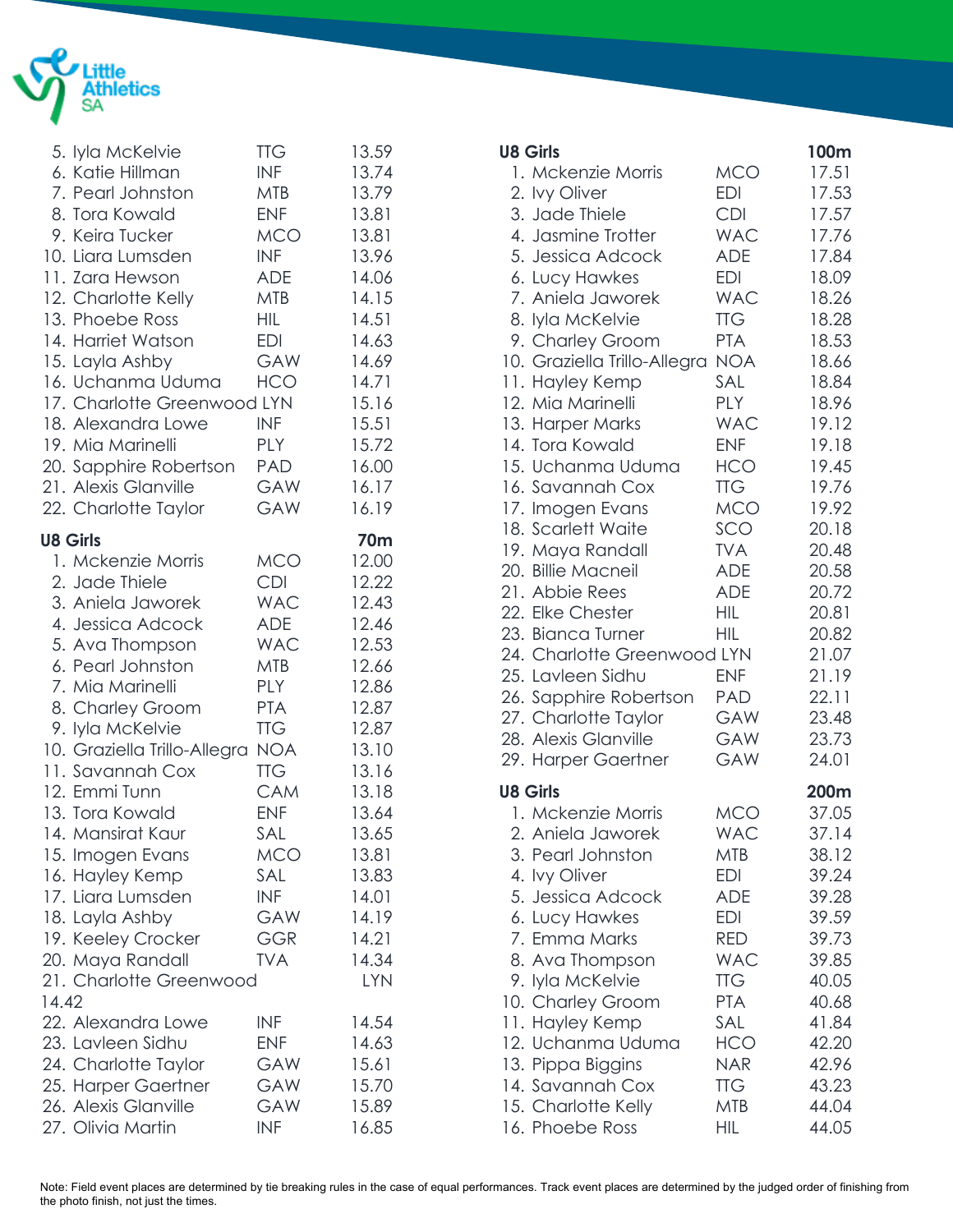

| 17. Bianca Turner<br>18. Tora Kowald<br>19. Abbie Rees | <b>HIL</b><br><b>ENF</b><br>ADE | 44.29<br>44.36<br>44.68 |
|--------------------------------------------------------|---------------------------------|-------------------------|
| 20. Layla Ashby                                        | <b>GAW</b>                      | 46.09                   |
| 21. Harriet Watson                                     | <b>EDI</b>                      | 46.39                   |
| 22. Sapphire Robertson                                 | PAD                             | 46.96                   |
| 23. Elke Chester<br>24. Lavleen Sidhu                  | HIL<br><b>ENF</b>               | 47.75<br>47.92          |
| <b>U8 Girls</b>                                        |                                 | 700m                    |
| 1. Henriette Kellaway                                  | EDI                             | 2:44.78                 |
| 2. Pearl Johnston                                      | <b>MTB</b>                      | 2:49.40                 |
| 3. Katie Hillman                                       | <b>INF</b>                      | 2:49.74                 |
| 4. Ivy Oliver                                          | EDI                             | 2:56.94                 |
| 5. Emma Marks                                          | <b>RED</b>                      | 3:00.23                 |
| 6. Jade Thiele                                         | <b>CDI</b>                      | 3:01.73                 |
| 7. Pippa Biggins                                       | <b>NAR</b>                      | 3:03.71                 |
| 8. Zara Hewson<br>9. Billie Macneil                    | <b>ADE</b><br><b>ADE</b>        | 3:08.27                 |
| 10. Harriet Watson                                     | <b>EDI</b>                      | 3:18.88<br>3:22.20      |
| 11. Scarlett Waite                                     | SCO                             | 3:31.59                 |
| 12. Maddison Mason                                     | SAL                             | 3:31.88                 |
| 13. Abbie Rees                                         | <b>ADE</b>                      | 3:33.61                 |
| U9 Boys                                                |                                 | <b>High Jump</b>        |
| 1. Lucas Shaw                                          | <b>MPA</b>                      | 1.03                    |
| 2. Jacob Barca                                         | RED                             | 1.00                    |
| 3. Blake Nightingale                                   | <b>CDI</b>                      | 0.98                    |
| 4. Aiden Danaher                                       | <b>MAG</b>                      | 0.98                    |
| 5. Brock Gaertner                                      | GAW                             | 0.98                    |
| 6. Connor Martin                                       | SOH                             | 0.98                    |
| 7. Noah Potts                                          | <b>PLY</b>                      | 0.95                    |
| 8. Rylan Wright                                        | <b>TTG</b>                      | 0.95                    |
| 9. Jayden Lehmann                                      | <b>MAG</b><br><b>INF</b>        | 0.93<br>0.88            |
| 10. Tyler Martin<br>11. Axel Carrodus                  | <b>PLY</b>                      | 0.85                    |
| 12. Naish Fielder                                      | <b>WAC</b>                      | 0.80                    |
| 13. Lewis Lo Basso                                     | <b>WVL</b>                      | 0.75                    |
| 14. Lee Miller                                         | <b>PLY</b>                      | 0.70                    |
| U9 Boys                                                |                                 | Long Jump               |
| 1. Hamish McGowan-Graeber                              |                                 | GGR                     |
| 3.10                                                   |                                 |                         |
| 2. Jacob Barca                                         | <b>RED</b>                      | 3.09                    |
| 3. Guransh Brar                                        | <b>INF</b>                      | 3.01                    |
| 4. Connor Martin                                       | SOH                             | 2.85                    |
| 5. Harrison Wasylkiw                                   | GGR                             | 2.67                    |
| 6. Lee Miller                                          | <b>PLY</b>                      | 2.67                    |
| 7. Hunter King                                         | <b>PFD</b>                      | 2.65                    |

| 8. Lucas Hadjis<br>9. Alastair Toby<br>10. Thomas Walton<br>11. Axel Carrodus<br>12. Nolan Moore<br>13. Aaron Stirling<br>14. Jonathan Nenasheff                                                                                     | <b>HCO</b><br><b>RED</b><br><b>TVA</b><br><b>PLY</b><br><b>HIL</b><br>GAW<br><b>NDI</b>                             | 2.54<br>2.52<br>2.46<br>2.40<br>2.34<br>2.31<br>2.04                                                                      |
|--------------------------------------------------------------------------------------------------------------------------------------------------------------------------------------------------------------------------------------|---------------------------------------------------------------------------------------------------------------------|---------------------------------------------------------------------------------------------------------------------------|
| U9 Boys<br>1. Alastair Toby<br>2. Jacob Mason<br>3. Stirling Byrt<br>4. Connor Martin<br>5. Aaron Stirling<br>6. Lee Miller<br>7. Lucas Hadjis<br>8. Nolan Moore<br>9. Jakub Fisher<br>10. Keevan James                              | RED<br><b>HCO</b><br><b>WAC</b><br>SOH<br>GAW<br>PLY<br><b>HCO</b><br><b>HIL</b><br>RED<br><b>LYN</b>               | <b>Discus</b><br>11.16<br>11.04<br>11.04<br>10.88<br>10.14<br>8.46<br>7.42<br>7.35<br>6.85<br>6.82                        |
| U9 Boys<br>1. Gurman Rai<br>2. Rylan Wright<br>3. Blake Haydon<br>4. Noah Potts<br>5. Keevan James<br>6. Lee Miller<br>7. Jakub Fisher<br>8. Lucas Hadjis                                                                            | SAL<br><b>TTG</b><br><b>MAG</b><br><b>PLY</b><br><b>LYN</b><br><b>PLY</b><br><b>RED</b><br><b>HCO</b>               | <b>Shot Put</b><br>4.74<br>4.34<br>3.88<br>3.71<br>3.49<br>3.41<br>3.33<br>2.84                                           |
| U9 Boys<br>1. Naish Fielder<br>2. Hunter King<br>3. Tyler Martin<br>4. Aaron Stirling<br>5. Alastair Toby<br>6. Thomas Walton<br>7. Keevan James<br>8. Nolan Moore<br>9. Axel Carrodus<br>10. Lucas Hadjis<br>11. Jonathan Nenasheff | <b>PFD</b><br><b>INF</b><br>GAW<br>RED<br><b>TVA</b><br><b>LYN</b><br><b>HIL</b><br><b>PLY</b><br>HCO<br><b>NDI</b> | <b>60m Hurdles</b><br>WAC 12.77<br>13.64<br>13.82<br>13.85<br>13.89<br>13.90<br>14.21<br>14.25<br>14.67<br>15.25<br>15.46 |
| U9 Boys<br>1. Charlie Smith<br>2. Naish Fielder<br>3. Alex Winter<br>4. Jude Weidenbach<br>5. Lucas Shaw                                                                                                                             | SCO<br><b>WAC</b><br><b>PLY</b><br><b>ENF</b><br><b>MPA</b>                                                         | 70m<br>11.91<br>12.11<br>12.28<br>12.35<br>12.83                                                                          |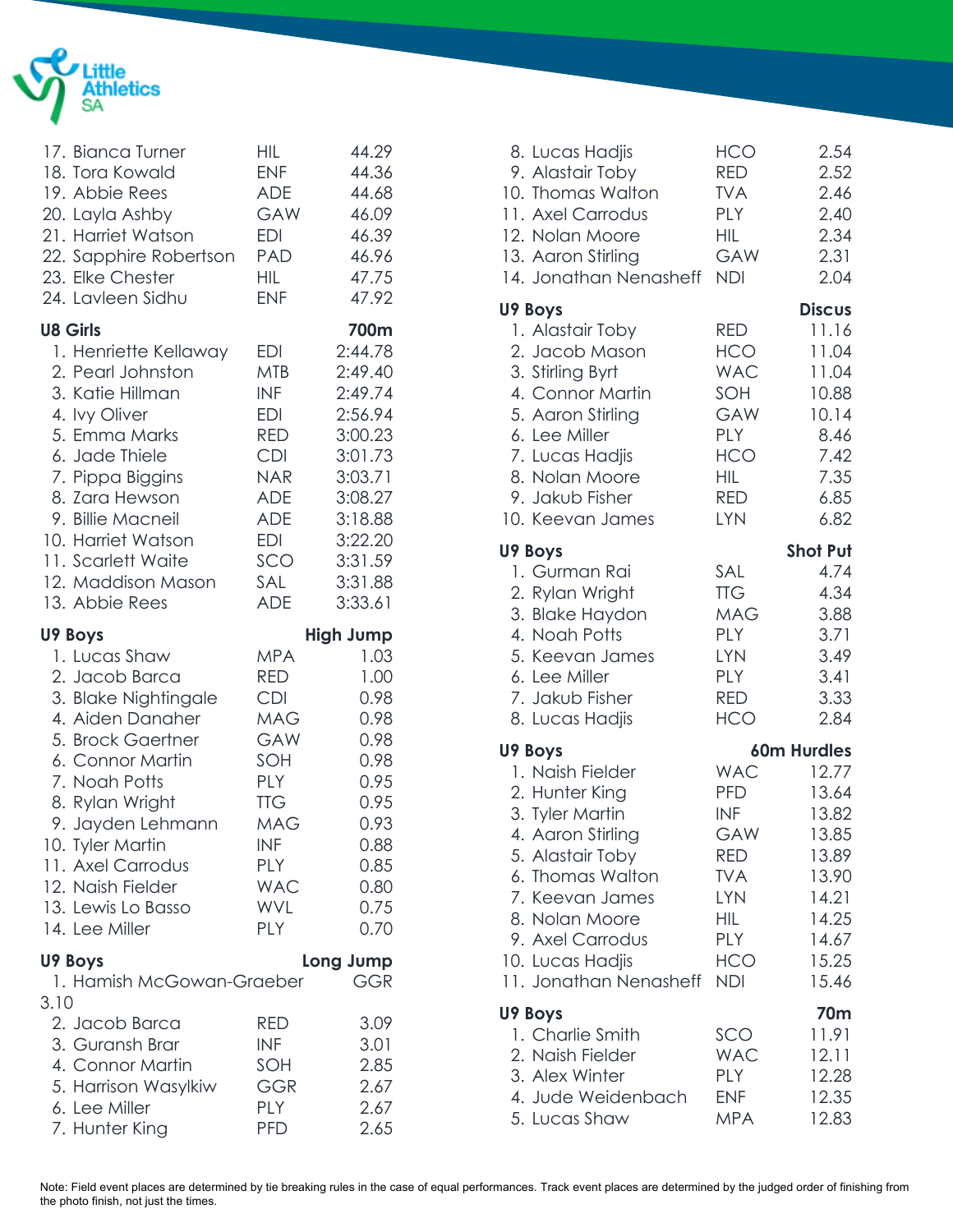

| 6. Harrison Wasylkiw                                                                                                                                                                           | <b>GGR</b>                                                                                            | 12.85                                                                                                   |
|------------------------------------------------------------------------------------------------------------------------------------------------------------------------------------------------|-------------------------------------------------------------------------------------------------------|---------------------------------------------------------------------------------------------------------|
| 7. Lee Miller                                                                                                                                                                                  | <b>PLY</b>                                                                                            | 12.90                                                                                                   |
| 8. Tyler Martin                                                                                                                                                                                | <b>INF</b>                                                                                            | 12.98                                                                                                   |
| 9. Thomas Walton                                                                                                                                                                               | <b>TVA</b>                                                                                            | 13.16                                                                                                   |
| 10. Axel Carrodus                                                                                                                                                                              | PLY                                                                                                   | 13.39                                                                                                   |
| 11. Keevan James                                                                                                                                                                               | <b>LYN</b>                                                                                            | 13.59                                                                                                   |
| 12. Lucas Hadjis                                                                                                                                                                               | <b>HCO</b>                                                                                            | 14.08                                                                                                   |
| 13. Lewis Lo Basso                                                                                                                                                                             | WVL                                                                                                   | 15.17                                                                                                   |
| 14. Gurman Rai                                                                                                                                                                                 | SAL                                                                                                   | 15.75                                                                                                   |
| U9 Boys                                                                                                                                                                                        |                                                                                                       | 100m                                                                                                    |
| 1. Sam Nguyen                                                                                                                                                                                  | <b>INF</b>                                                                                            | 17.12                                                                                                   |
| 2. Naish Fielder                                                                                                                                                                               | WAC                                                                                                   | 17.20                                                                                                   |
| 3. Max McEvoy                                                                                                                                                                                  | <b>PTA</b>                                                                                            | 17.20                                                                                                   |
| 4. Blake Haydon                                                                                                                                                                                | MAG                                                                                                   | 17.21                                                                                                   |
| 5. Jamie Hussell                                                                                                                                                                               | <b>GGR</b>                                                                                            | 17.41                                                                                                   |
| 6. Brock Gaertner                                                                                                                                                                              | <b>GAW</b>                                                                                            | 17.46                                                                                                   |
| 7. Mitchell McCardle                                                                                                                                                                           | <b>CDI</b>                                                                                            | 17.70                                                                                                   |
| 8. Alex Winter                                                                                                                                                                                 | <b>PLY</b>                                                                                            | 17.71                                                                                                   |
| 9. Aaron Stirling                                                                                                                                                                              | GAW                                                                                                   | 17.80                                                                                                   |
| 10. Jacob Barca                                                                                                                                                                                | RED                                                                                                   | 18.26                                                                                                   |
| 11. Lucas Shaw                                                                                                                                                                                 | <b>MPA</b>                                                                                            | 18.36                                                                                                   |
| 12. Guransh Brar                                                                                                                                                                               | INF                                                                                                   | 18.37                                                                                                   |
| 13. Harrison Wasylkiw                                                                                                                                                                          | <b>GGR</b>                                                                                            | 18.40                                                                                                   |
| 14. Rylan Wright                                                                                                                                                                               | <b>TTG</b>                                                                                            | 18.96                                                                                                   |
| 15. Hunter King                                                                                                                                                                                | <b>PFD</b>                                                                                            | 19.09                                                                                                   |
| 16. Thomas Walton                                                                                                                                                                              | <b>TVA</b>                                                                                            | 19.67                                                                                                   |
| 17. Jonathan Nenasheff                                                                                                                                                                         | <b>NDI</b>                                                                                            | 23.05                                                                                                   |
| U9 Boys                                                                                                                                                                                        |                                                                                                       | 200m                                                                                                    |
| 1. Thomas Walton                                                                                                                                                                               | <b>TVA</b>                                                                                            | 40.87                                                                                                   |
| 2. Lewis Lo Basso                                                                                                                                                                              | <b>WVL</b>                                                                                            | 45.31                                                                                                   |
| U9 Boys<br>1. Aarnav Kumar<br>2. Jude Weidenbach<br>3. Max McEvoy<br>4. Jakub Fisher<br>5. Mitchell McCardle<br>6. Noah Potts<br>7. Keevan James<br>8. Lewis Lo Basso<br>9. Jonathan Nenasheff | SAL<br><b>ENF</b><br><b>PTA</b><br>RED<br><b>CDI</b><br><b>PLY</b><br><b>LYN</b><br>WVL<br><b>NDI</b> | 400m<br>1:22.03<br>1:24.14<br>1:26.54<br>1:28.29<br>1:28.66<br>1:31.20<br>1:37.73<br>1:46.21<br>1:46.98 |
| <b>U9 Boys</b>                                                                                                                                                                                 |                                                                                                       | 800m                                                                                                    |
| 1. Max McEvoy                                                                                                                                                                                  | PTA.                                                                                                  | 3:09.01                                                                                                 |
| 2. Jacob Barca                                                                                                                                                                                 | RED                                                                                                   | 3:14.24                                                                                                 |
| 3. Connor Martin                                                                                                                                                                               | SOH                                                                                                   | 3:15.02                                                                                                 |
| 4. Aarnav Kumar                                                                                                                                                                                | SAL                                                                                                   | 3:15.04                                                                                                 |

| 5. Tyler Martin<br>6. Charlie Smith<br>7. Jakub Fisher<br>8. Noah Potts<br>9. Hunter King<br>10. Rylan Wright                                                   | <b>INF</b><br>SCO<br>RED<br><b>PLY</b><br><b>PFD</b><br><b>TTG</b>                             | 3:18.74<br>3:18.90<br>3:21.93<br>3:34.75<br>3:37.77<br>3:45.75 |
|-----------------------------------------------------------------------------------------------------------------------------------------------------------------|------------------------------------------------------------------------------------------------|----------------------------------------------------------------|
| <b>U9 Girls</b><br>1. Ayla Newrick<br>2. Isla Barry<br>3. Madelyn Sloan-Fleming CDI<br>4. Dakota Law<br>5. Khaleesi Watts                                       | <b>CDI</b><br><b>TTG</b><br><b>TVA</b><br><b>TVA</b>                                           | <b>High Jump</b><br>0.91<br>0.85<br>0.80<br>0.80<br>0.65       |
| <b>U9 Girls</b><br>1. Jayda O'Brien<br>2. Avia Lohia<br>3. Sanari Manha<br>4. Madelyn Sloan-Fleming                                                             | <b>TTG</b><br><b>NDI</b><br><b>HCO</b>                                                         | Long Jump<br>2.70<br>2.54<br>2.48<br><b>CDI</b>                |
| 2.47<br>5. Emily Redpath<br>6. Ashlyn Axon<br>7. Sadie Macrow<br>8. Dakota Law<br>9. Arizona Small<br>10. Zoe Wilson<br>11. Kaye Harrison<br>12. Khaleesi Watts | <b>MPA</b><br><b>WAC</b><br>SOH<br><b>TVA</b><br><b>MTB</b><br><b>MPA</b><br>SOH<br><b>TVA</b> | 2.47<br>2.34<br>2.34<br>2.23<br>2.22<br>2.20<br>2.19<br>1.77   |
| <b>U9 Girls</b><br>1. Paige Duffy<br>2. Isla Barry<br>3. Kaye Harrison<br>4. Zoe Wilson<br>5. Dakota Law<br>6. Khaleesi Watts                                   | <b>ENF</b><br><b>TTG</b><br>SOH<br><b>MPA</b><br><b>TVA</b><br><b>TVA</b>                      | <b>Discus</b><br>9.66<br>9.00<br>7.66<br>7.07<br>5.57<br>5.41  |
| <b>U9 Girls</b><br>1. Dakota Law<br>2. Khaleesi Watts                                                                                                           | <b>TVA</b><br><b>TVA</b>                                                                       | <b>Shot Put</b><br>2.98<br>2.70                                |
| 3. Ashlyn Axon<br><b>U9 Girls</b><br>1. Madelyn Sloan-Fleming                                                                                                   | <b>WAC</b>                                                                                     | 2.61<br>100m<br><b>CDI</b>                                     |
| 18.27<br>2. Avia Lohia<br>3. Sadie Macrow<br>4. Ashlyn Axon<br>5. Sanari Manha<br>6. Arizona Small                                                              | NDI<br>SOH<br><b>WAC</b><br><b>HCO</b><br><b>MTB</b>                                           | 18.44<br>19.15<br>19.28<br>19.41<br>20.00                      |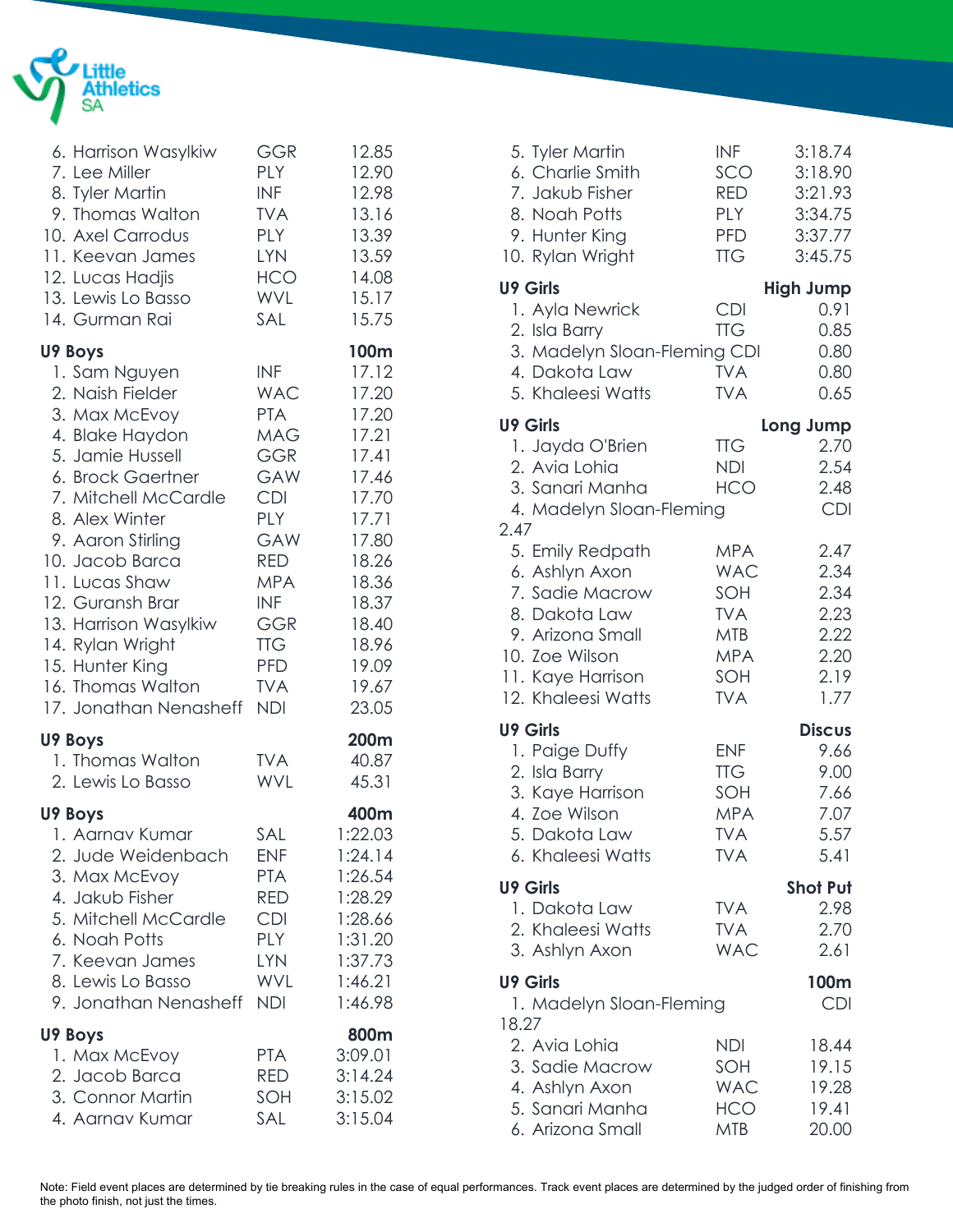

| 7. Isla Barry<br>8. Kaye Harrison<br>9. Khaleesi Watts                                                                                                                                                                                                                           | <b>TTG</b><br>SOH<br><b>TVA</b>                                                                                                                        | 20.53<br>20.78<br>24.99                                                                                        |
|----------------------------------------------------------------------------------------------------------------------------------------------------------------------------------------------------------------------------------------------------------------------------------|--------------------------------------------------------------------------------------------------------------------------------------------------------|----------------------------------------------------------------------------------------------------------------|
| <b>U9 Girls</b><br>1. Sanari Manha<br>2. Ashlyn Axon<br>3. Ayla Newrick<br>4. Emily Redpath<br>5. Kira Puzyreva                                                                                                                                                                  | HCO<br><b>WAC</b><br><b>CDI</b><br><b>MPA</b><br><b>HCO</b>                                                                                            | 200m<br>40.14<br>41.28<br>42.48<br>43.98<br>45.06                                                              |
| <b>U9 Girls</b><br>1. Chloe Mildren<br>2. Zara Winstanley<br>3. Sadie Macrow<br>4. Sanari Manha<br>5. Kira Puzyreva<br>6. Zoe Wilson                                                                                                                                             | <b>WVL</b><br><b>CDI</b><br>SOH<br><b>HCO</b><br>HCO<br><b>MPA</b>                                                                                     | 400m<br>1:23.14<br>1:30.13<br>1:33.73<br>1:36.52<br>1:46.00<br>1:53.14                                         |
| <b>U9 Girls</b><br>1. Madelyn Sloan-Fleming CDI<br>2. Zoe Wilson                                                                                                                                                                                                                 | <b>MPA</b>                                                                                                                                             | 800m<br>4:05.76<br>4:37.43                                                                                     |
| <b>U10 Boys</b><br>1. Zindel Denisoff<br>2. Matthew Boothby<br>3. Jastaj Dunduli<br>3. Senehas Tennegamage MAG<br>5. Japjot Singh<br>6. Riley Hill<br>6. Kaiden Schlaefer<br>8. David Nenasheff<br>9. Jacob Chisholm<br>10. Seth Mayne<br>11. Leo Carrodus<br>Chinwike Achusiogu | <b>PTA</b><br>SAL<br><b>ENF</b><br><b>PTA</b><br>SAL<br><b>NDI</b><br><b>NDI</b><br><b>CDI</b><br><b>MPA</b><br>PLY<br><b>ADE</b>                      | <b>High Jump</b><br>1.16<br>1.05<br>1.05<br>1.05<br>1.01<br>1.00<br>1.00<br>0.99<br>0.90<br>0.87<br>0.81<br>NΜ |
| <b>U10 Boys</b><br>1. Orlando Usher<br>2. Liam Kowald<br>3. Riley Fielder<br>4. Ethan Colbourne<br>5. Tyler Bell<br>6. Marshall Lockett<br>7. Nixon Freckleton<br>8. Taksheel Morker<br>9. Evan Hawkes<br>10. Tavian Nash<br>11. Kai Dollman<br>12. Brodie Benfield              | <b>MTB</b><br><b>ENF</b><br><b>WAC</b><br>GAW<br><b>WAC</b><br><b>PLY</b><br>HIL<br><b>ENF</b><br><b>EDI</b><br><b>PTA</b><br><b>TTG</b><br><b>PTA</b> | Long Jump<br>3.48<br>3.37<br>3.32<br>3.28<br>3.25<br>3.18<br>3.15<br>3.13<br>3.10<br>3.09<br>3.06<br>3.06      |

| 13. Lachlan Chesham<br>14. P'Adraig Furley<br>15. Adin Minnie<br>16. Jeremy Fahner<br>17. Senehas Tennegamage<br>2.93                                                                                                                                                                                                            | <b>PTA</b><br><b>FWC</b><br>SOH<br><b>TVA</b>                                                                                                                                                           | 3.05<br>2.98<br>2.96<br>2.93<br><b>MAG</b>                                                                                                       |
|----------------------------------------------------------------------------------------------------------------------------------------------------------------------------------------------------------------------------------------------------------------------------------------------------------------------------------|---------------------------------------------------------------------------------------------------------------------------------------------------------------------------------------------------------|--------------------------------------------------------------------------------------------------------------------------------------------------|
| 18. Beau Robertson<br>19. Harvey Virtanen<br>20. David Nenasheff<br>21. Chinwike Achusiogu<br>22. Lachlan Goreham<br>23. Jacob Chisholm<br>24. Samuel West<br>25. Harry Whalan<br>26. Seth Mayne<br>27. Leo Carrodus                                                                                                             | <b>WAC</b><br><b>MTG</b><br>NDI.<br><b>ADE</b><br><b>MPA</b><br><b>CDI</b><br><b>CDI</b><br><b>MTG</b><br><b>MPA</b><br><b>PLY</b>                                                                      | 2.87<br>2.86<br>2.85<br>2.83<br>2.80<br>2.75<br>2.63<br>2.50<br>2.48<br>2.47                                                                     |
| U10 Boys<br>1. Marshall Lockett<br>2. Kai Dollman<br>3. Riley Hill<br>4. Harvey Virtanen<br>5. Riley Fielder<br>6. Taksheel Morker<br>7. Jacob Chisholm<br>8. Lachlan Chesham<br>9. Orlando McMullen<br>10. Blake Cummings<br>11. Leo Carrodus<br>12. Sora Bodel<br>13. David Nenasheff<br>14. Beau Robertson<br>15. Cooper Koch | <b>PLY</b><br><b>TTG</b><br>SAL<br><b>MTG</b><br><b>WAC</b><br><b>ENF</b><br><b>CDI</b><br><b>PTA</b><br><b>PTA</b><br><b>MCO</b><br><b>PLY</b><br><b>INF</b><br><b>NDI</b><br><b>WAC</b><br><b>TTG</b> | <b>Discus</b><br>16.53<br>15.94<br>15.89<br>15.55<br>15.30<br>14.65<br>14.02<br>12.32<br>11.76<br>11.73<br>10.67<br>9.14<br>9.04<br>9.00<br>8.83 |
| U10 Boys<br>1. Liam Evans<br>2. Marshall Lockett<br>3. Seb Gifford<br>4. Harvey Virtanen<br>5. Orlando Usher<br>6. Blake Cummings<br>7. Jeremy Fahner<br>8. Adin Minnie<br>9. Tavian Nash<br>10. Cooper Koch                                                                                                                     | MCO<br>PLY<br><b>MAG</b><br><b>MTG</b><br><b>MTB</b><br><b>MCO</b><br><b>TVA</b><br>SOH<br><b>PTA</b><br><b>TTG</b>                                                                                     | <b>Shot Put</b><br>6.36<br>5.78<br>5.53<br>5.33<br>4.69<br>4.25<br>4.22<br>4.11<br>3.62<br>3.42                                                  |
| U10 Boys<br>1. Lachlan Chesham<br>2. Jacob Chisholm                                                                                                                                                                                                                                                                              | <b>PTA</b><br><b>CDI</b>                                                                                                                                                                                | 60m Hurdles<br>13.40<br>13.93                                                                                                                    |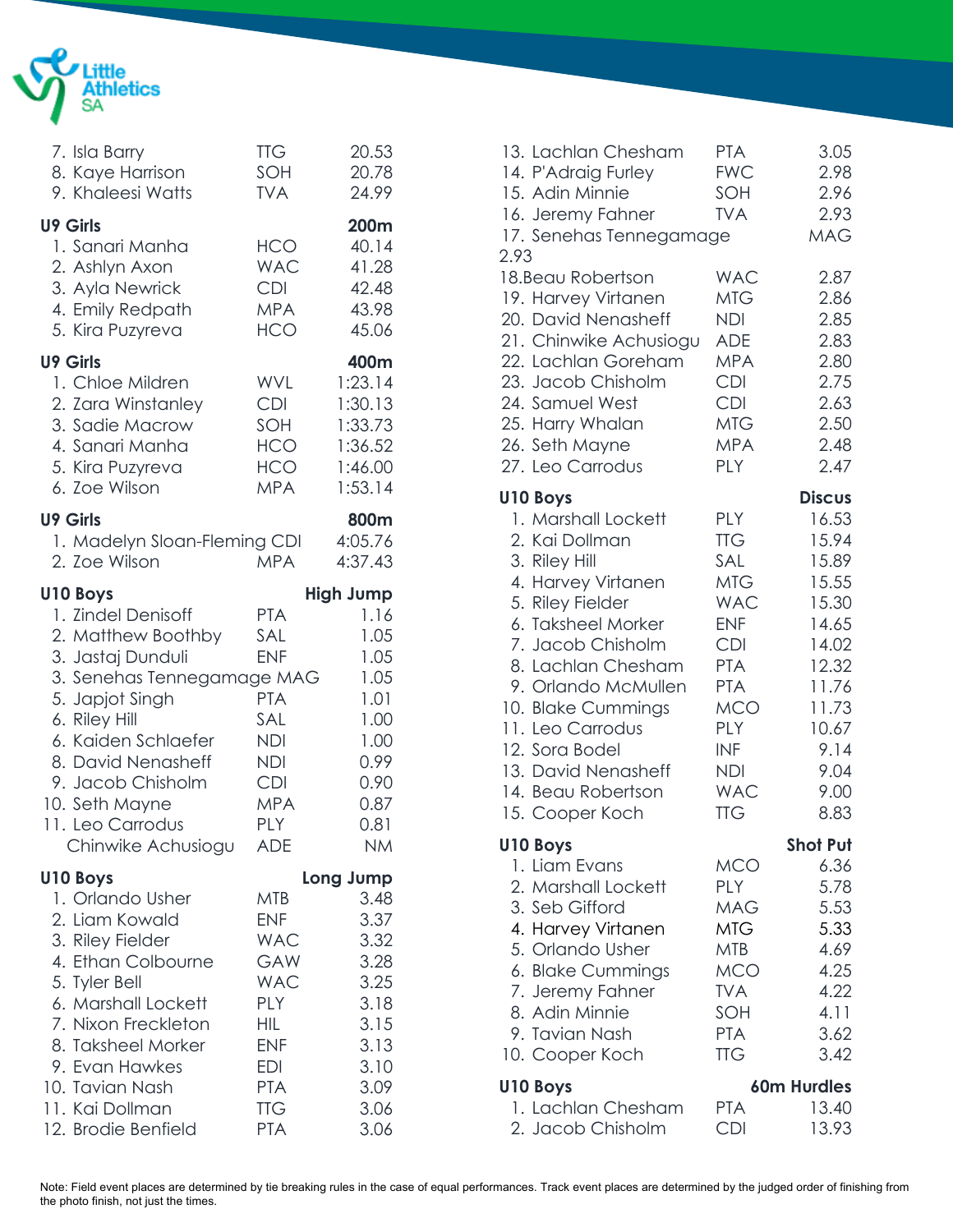

| 3. Seb Gifford<br>4. Nixon Freckleton<br>5. Tavian Nash<br>6. Beau Robertson<br>7. Seth Mayne                                                                                                                                                      | <b>MAG</b><br>HIL<br><b>PTA</b><br><b>WAC</b><br><b>MPA</b>                                                                                     | 13.98<br>14.09<br>14.47<br>15.07<br>17.95                                                                        |
|----------------------------------------------------------------------------------------------------------------------------------------------------------------------------------------------------------------------------------------------------|-------------------------------------------------------------------------------------------------------------------------------------------------|------------------------------------------------------------------------------------------------------------------|
| U10 Boys<br>1. Jeremy Fahner<br>2. Lachlan Chesham<br>3. Jacob Chisholm<br>3. Liam Evans<br>5. Beau Robertson<br>6. Leo Carrodus<br>7. Harry Whalan                                                                                                | <b>TVA</b><br><b>PTA</b><br><b>CDI</b><br><b>MCO</b><br><b>WAC</b><br>PLY<br>MTG                                                                | <b>70m</b><br>12.28<br>12.33<br>12.41<br>12.41<br>12.87<br>13.51<br>13.53                                        |
| U10 Boys<br>1. P'Adraig Furley<br>2. Tyler Bell<br>3. Kai Dollman<br>4. Lachlan Goreham<br>5. Jeremy Fahner<br>6. Riley Hill<br>7. Tavian Nash<br>8. Liam Evans<br>9. Seb Gifford<br>10. Beau Robertson<br>11. David Nenasheff<br>12. Harry Whalan | <b>FWC</b><br><b>WAC</b><br><b>TTG</b><br><b>MPA</b><br><b>TVA</b><br>SAL<br><b>PTA</b><br><b>MCO</b><br>MAG<br><b>WAC</b><br>NDI<br><b>MTG</b> | 100m<br>16.54<br>16.89<br>16.90<br>17.10<br>17.29<br>17.75<br>17.79<br>17.82<br>17.86<br>18.14<br>18.78<br>19.07 |
| <b>U10 Boys</b><br>1. P'Adraig Furley<br>2. Orlando Usher<br>3. Brodie Benfield<br>4. Riley Fielder<br>5. Thomas Warnes<br>6. Joshua Purdie<br>7. Lachlan Chesham<br>8. Adin Minnie<br>9. Seb Gifford<br>10. Riley Hill<br>11. Seth Mayne          | <b>FWC</b><br><b>MTB</b><br><b>PTA</b><br><b>WAC</b><br><b>CDI</b><br>SOH<br><b>PTA</b><br>SOH<br>MAG<br>SAL<br><b>MPA</b>                      | 200m<br>34.00<br>34.33<br>34.68<br>35.51<br>35.68<br>35.81<br>37.92<br>38.66<br>38.89<br>39.08<br>46.94          |
| U10 Boys<br>1. Nathan Andriani<br>2. Henryk Jaworek<br>3. Joshua Malan<br>4. Ryan Zimmer<br>5. Lachlan Goreham<br>6. Thomas Warnes<br>7. Harvey Virtanen                                                                                           | <b>WVL</b><br><b>WAC</b><br>SOH<br>SOH<br><b>MPA</b><br><b>CDI</b><br><b>MTG</b>                                                                | 400m<br>1:17.84<br>1:19.24<br>1:20.15<br>1:21.96<br>1:23.30<br>1:23.32<br>1:25.79                                |

| 8. P'Adraig Furley<br>9. Samuel West<br>10. Blake Cummings<br>11. Adin Minnie<br>12. Muhammad Bilal<br>13. Seth Mayne | <b>FWC</b><br><b>CDI</b><br><b>MCO</b><br>SOH<br><b>WVL</b><br><b>MPA</b> | 1:26.30<br>1:29.17<br>1:29.40<br>1:34.02<br>1:38.43<br>1:54.25 |
|-----------------------------------------------------------------------------------------------------------------------|---------------------------------------------------------------------------|----------------------------------------------------------------|
| <b>U10 Boys</b><br>1. Harvey Virtanen                                                                                 | MTG                                                                       | 800m<br>3:07.10                                                |
| 2. Lachlan Goreham<br>3. Joshua Malan                                                                                 | <b>MPA</b><br>SOH                                                         | 3:07.12<br>3:10.05                                             |
| 4. Henryk Jaworek                                                                                                     | <b>WAC</b>                                                                | 3:13.47                                                        |
| 5. Blake Cummings<br>6. Cooper Koch                                                                                   | <b>MCO</b><br><b>TTG</b>                                                  | 3:27.93<br>3:31.58                                             |
| 7. Adin Minnie                                                                                                        | SOH                                                                       | 3:34.26                                                        |
| <b>U10 Girls</b><br>1. Camille D'Arsie-Hausler                                                                        |                                                                           | <b>High Jump</b><br>PLY                                        |
| 1.09                                                                                                                  |                                                                           |                                                                |
| 2. Tildie Fogden<br>3. Charlize Mangeruca                                                                             | <b>ADE</b><br><b>CDI</b>                                                  | 1.09<br>1.09                                                   |
| 4. Teagan Rutten                                                                                                      | <b>TTG</b>                                                                | 1.06                                                           |
| 5. Isabel McLeay                                                                                                      | <b>BTN</b>                                                                | 1.00                                                           |
| 6. Isla Foster                                                                                                        | <b>TVA</b>                                                                | 0.90                                                           |
| 7. Sophie North<br>Lillian Quane                                                                                      | PLY<br><b>TVA</b>                                                         | 0.85<br><b>NM</b>                                              |
| <b>U10 Girls</b>                                                                                                      |                                                                           | Long Jump                                                      |
| 1. Tildie Fogden                                                                                                      | <b>ADE</b>                                                                | 3.32                                                           |
| 2. Emilee Frost                                                                                                       | GGR                                                                       | 3.12                                                           |
| 3. Madison Kelly                                                                                                      | <b>MTB</b>                                                                | 3.12                                                           |
| 4. Amber Borkowski                                                                                                    | <b>MCO</b>                                                                | 3.09                                                           |
| 5. Isabella Sherman                                                                                                   | <b>WAC</b><br><b>BTN</b>                                                  | 3.08<br>3.02                                                   |
| 6. Tasha Ryan<br>7. Sierra Lamberti                                                                                   | <b>WAC</b>                                                                | 2.88                                                           |
| 8. Halle Goeing                                                                                                       | <b>HIL</b>                                                                | 2.88                                                           |
| 9. Isabella Tabeni                                                                                                    | <b>CAM</b>                                                                | 2.80                                                           |
| 10. Zoe Salupalu                                                                                                      | <b>ADE</b>                                                                | 2.76                                                           |
| 11. Claire Nokes                                                                                                      | MIL                                                                       | 2.73                                                           |
| 12. Rosalie Girdler<br>13. Isla Foster                                                                                |                                                                           |                                                                |
|                                                                                                                       | <b>WVL</b>                                                                | 2.70                                                           |
|                                                                                                                       | <b>TVA</b>                                                                | 2.64                                                           |
| 14. Kennedy Axon                                                                                                      | <b>WAC</b>                                                                | 2.56<br><b>CDI</b>                                             |
| 15. Madiha Zoalang Mouri<br>2.55                                                                                      |                                                                           |                                                                |
| 16. Chloe Redpath                                                                                                     | <b>MPA</b>                                                                | 2.46                                                           |
| 17. Alicia Newman                                                                                                     | MTB                                                                       | 2.46                                                           |
| 18. Sophie North                                                                                                      | <b>PLY</b>                                                                | 2.44                                                           |
| 19. Grace Appleford<br>20. April Koch                                                                                 | EDI<br><b>MCO</b>                                                         | 2.42<br>2.36                                                   |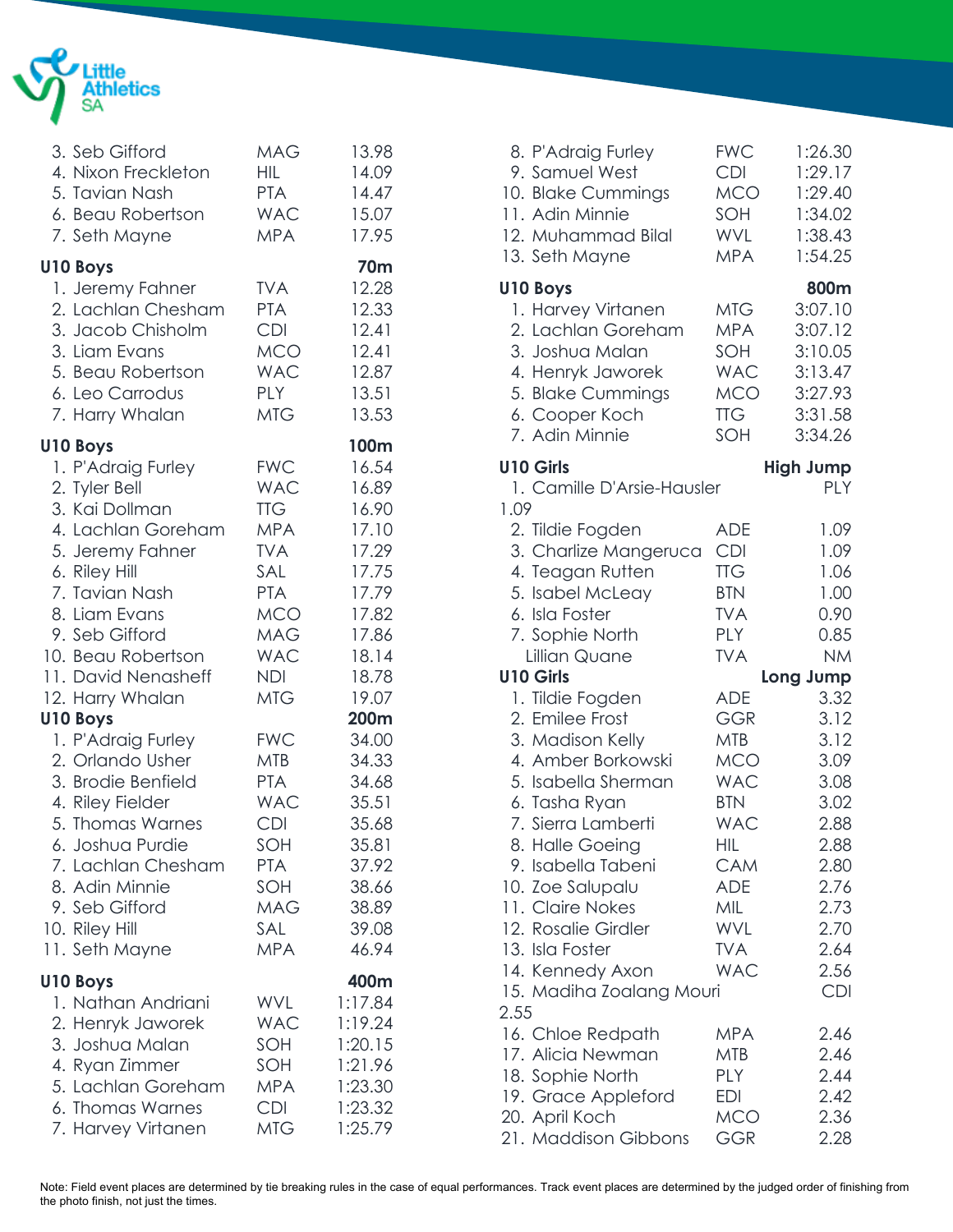

|       | 22. Lily King<br>23. Lillian Quane                                                                                                                                                                                                     | <b>PFD</b><br><b>TVA</b>                                                                                                                        | 2.25<br>2.04                                                                                                         |
|-------|----------------------------------------------------------------------------------------------------------------------------------------------------------------------------------------------------------------------------------------|-------------------------------------------------------------------------------------------------------------------------------------------------|----------------------------------------------------------------------------------------------------------------------|
|       | <b>U10 Girls</b><br>1. Tildie Fogden<br>2. Ruby Church<br>3. Lily King<br>4. Halle Goeing<br>5. Alicia Newman<br>6. Darcy Church<br>7. Chloe Redpath<br>8. Claire Nokes<br>9. Eva Chester<br>10. Madison Kelly<br>11. Sophie North     | <b>ADE</b><br><b>CDI</b><br><b>PFD</b><br><b>HIL</b><br><b>MTB</b><br><b>CDI</b><br><b>MPA</b><br>MIL<br><b>HIL</b><br><b>MTB</b><br><b>PLY</b> | <b>Discus</b><br>15.28<br>11.44<br>11.17<br>10.96<br>10.24<br>10.03<br>9.86<br>8.74<br>8.72<br>7.48<br>6.47          |
|       | <b>U10 Girls</b>                                                                                                                                                                                                                       |                                                                                                                                                 | <b>Shot Put</b>                                                                                                      |
| 15.04 | 1. Ruby Church<br>2. Isabella Sherman<br>3. Claire Nokes<br>4. Isla Foster<br>5. Amy Smith<br>6. Chloe Redpath<br><b>U10 Girls</b><br>1. Ailie Scott<br>2. Jalilah James<br>3. Madiha Zoalang Mouri<br>4. April Koch<br>5. Isla Foster | <b>CDI</b><br><b>WAC</b><br>MIL<br><b>TVA</b><br>SCO<br><b>MPA</b><br>SCO.<br>LYN<br><b>MCO</b><br><b>TVA</b>                                   | 5.16<br>3.90<br>3.79<br>3.78<br>3.74<br>3.71<br><b>60m Hurdles</b><br>14.24<br>15.01<br><b>CDI</b><br>15.39<br>15.44 |
|       | 6. Grace Appleford<br>7. Sophie North<br>8. Kennedy Axon<br>Lillian Quane                                                                                                                                                              | <b>EDI</b><br><b>PLY</b><br><b>WAC</b><br><b>TVA</b>                                                                                            | 15.56<br>16.72<br>17.13<br>DQ                                                                                        |
|       | <b>U10 Girls</b><br>1. Rosalie Girdler<br>2. Madiha Zoalang Mouri CDI<br>3. Chloe Redpath<br>4. Jalilah James<br>5. Maddison Gibbons                                                                                                   | <b>WVL</b><br><b>MPA</b><br><b>LYN</b><br><b>GGR</b>                                                                                            | 70m<br>12.70<br>13.16<br>13.26<br>13.42<br>13.72                                                                     |
|       | <b>U10 Girls</b><br>1. Isabel McLeay<br>2. Violette Smith<br>3. Sierra Lamberti<br>4. Eva Chester<br>5. Isabella Sherman<br>6. Claire Nokes                                                                                            | <b>BTN</b><br><b>RED</b><br><b>WAC</b><br>HIL<br><b>WAC</b><br>MIL                                                                              | 100m<br>17.09<br>17.23<br>17.48<br>17.60<br>17.63<br>18.47                                                           |

| 7. Kennedy Axon<br>8. Alicia Newman<br>9. Jalilah James<br>10. Maddison Gibbons                                                                                                          | <b>WAC</b><br><b>MTB</b><br><b>LYN</b><br><b>GGR</b>                                                                       | 19.00<br>19.33<br>19.58<br>20.07                                                      |
|------------------------------------------------------------------------------------------------------------------------------------------------------------------------------------------|----------------------------------------------------------------------------------------------------------------------------|---------------------------------------------------------------------------------------|
| <b>U10 Girls</b><br>1. Isabel McLeay<br>2. Emy Ahmed<br>3. Madison Kelly<br>4. Zoe Salupalu<br>5. Chloe Redpath<br>6. Kennedy Axon<br>7. Isla Foster<br>8. April Koch<br>9. Sophie North | <b>BTN</b><br><b>WAI</b><br><b>MTB</b><br><b>ADE</b><br><b>MPA</b><br><b>WAC</b><br><b>TVA</b><br><b>MCO</b><br><b>PLY</b> | 200m<br>35.06<br>36.91<br>38.95<br>39.37<br>39.60<br>41.23<br>41.49<br>42.99<br>45.33 |
| <b>U10 Girls</b><br>1. Emy Ahmed<br>2. Alicia Newman<br>3. Grace Appleford<br>4. Jalilah James<br>5. Claire Nokes<br>6. Lillian Quane                                                    | WAI<br>MTB<br>EDI<br><b>LYN</b><br>MIL<br><b>TVA</b>                                                                       | 400m<br>1:23.89<br>1:30.33<br>1:32.26<br>1:33.18<br>1:47.80<br>1:57.50                |
| <b>U10 Girls</b><br>1. Alicia Newman                                                                                                                                                     | <b>MTB</b>                                                                                                                 | 800m<br>3:52.37                                                                       |
| U11 Boys<br>1. Phoenix Robertson<br>2. Caleb Liebeknecht<br>3. Zachary Rositano<br>4. Eli Kalogerias<br>5. Dhanesh Thadi SridharSAL                                                      | <b>PAD</b><br><b>CDI</b><br><b>WVL</b><br><b>ADE</b>                                                                       | <b>High Jump</b><br>1.14<br>1.11<br>1.11<br>1.08<br>1.05                              |
| U11 Boys<br>1. Andre Lo Basso<br>2. Oliver Groom<br>3. Zachary Auton<br>4. Luca Emmerson                                                                                                 | WVL<br><b>PTA</b><br><b>NDI</b><br><b>PTA</b>                                                                              | <b>Triple Jump</b><br>5.93<br>5.85<br>5.83<br>5.71                                    |
| U11 Boys<br>1. Tyler Bertuleit<br>2. Isaak Langston<br>3. Quinn Snook<br>4. Lucas Colbourne<br>5. Oliver Groom                                                                           | <b>BVA</b><br><b>PTA</b><br><b>PTA</b><br>GAW<br><b>PTA</b>                                                                | <b>Discus</b><br>18.18<br>15.74<br>15.62<br>14.04<br>12.04                            |
| U11 Boys<br>1. Tyler Bertuleit<br>2. Andre Lo Basso<br>3. Luca Emmerson                                                                                                                  | <b>BVA</b><br><b>WVL</b><br><b>PTA</b>                                                                                     | <b>Javelin</b><br>16.60<br>11.74<br>8.44                                              |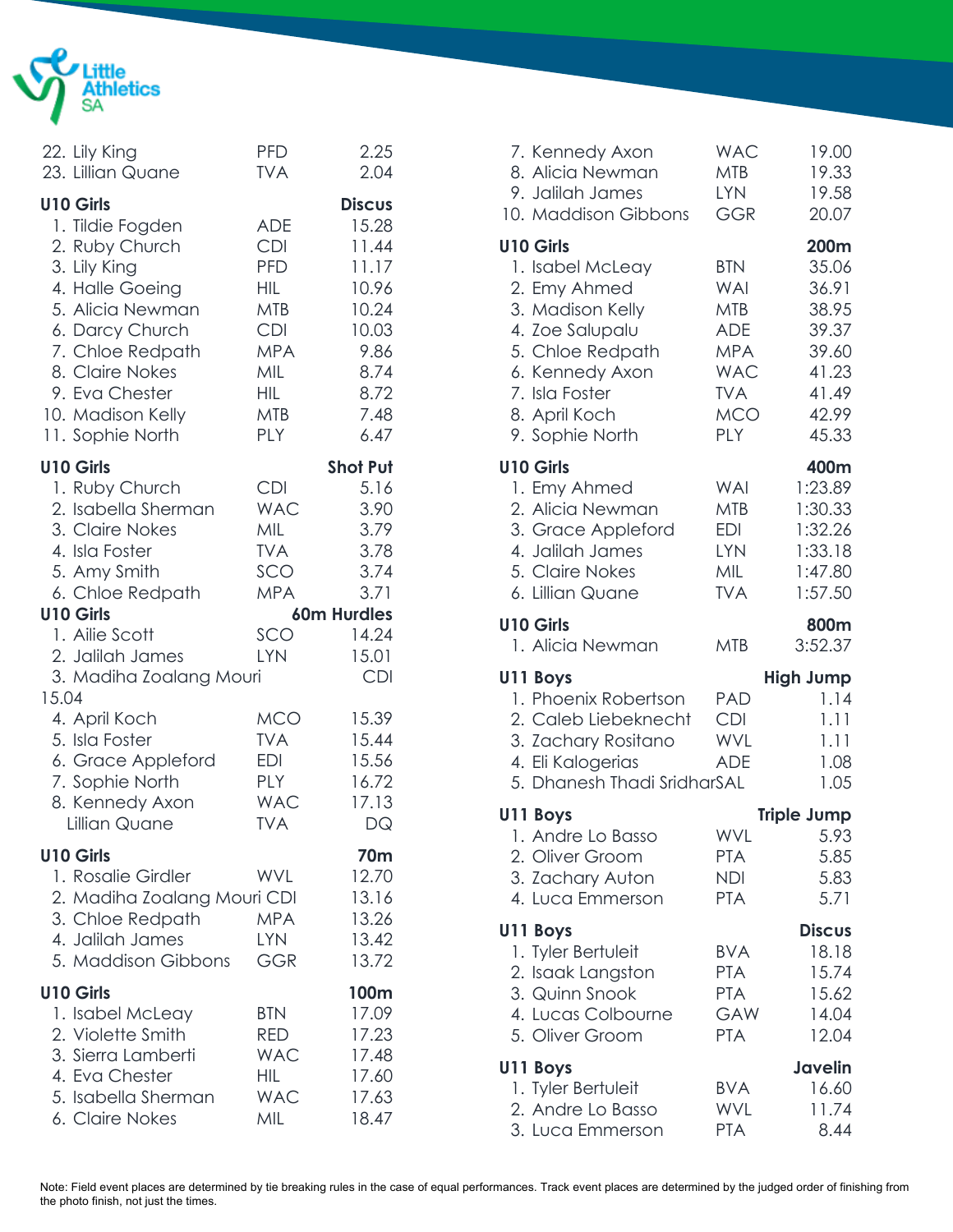

| U11 Boys<br>1. Zachary Auton<br>2. Owen Gibbons                                                                                                                                                                                                                                                                                            | NDI<br><b>GGR</b>                                                                                                                                                                  | 100m<br>19.00<br>23.41                                                                                                            |
|--------------------------------------------------------------------------------------------------------------------------------------------------------------------------------------------------------------------------------------------------------------------------------------------------------------------------------------------|------------------------------------------------------------------------------------------------------------------------------------------------------------------------------------|-----------------------------------------------------------------------------------------------------------------------------------|
| U11 Boys<br>1. Zachary Auton<br>2. Luca Emmerson<br>3. Owen Gibbons                                                                                                                                                                                                                                                                        | <b>NDI</b><br><b>PTA</b><br><b>GGR</b>                                                                                                                                             | 200m<br>39.76<br>42.50<br>52.47                                                                                                   |
| U11 Boys<br>1. Tyson Porter-Westphalen PLY<br>2. Ethan King<br>3. Ollie Lewis<br>4. Andre Lo Basso<br>5. Zachary Rositano                                                                                                                                                                                                                  | PFD.<br>WVL<br>WVL<br><b>WVL</b>                                                                                                                                                   | 400m<br>1:16.08<br>1:20.82<br>1:21.38<br>1:22.12<br>1:29.77                                                                       |
| U11 Boys<br>1. Lucas Colbourne<br>2. Zachary Rositano                                                                                                                                                                                                                                                                                      | GAW<br><b>WVL</b>                                                                                                                                                                  | 800m<br>3:11.70<br>3:12.93                                                                                                        |
| U11 Boys<br>1. Lucas Colbourne<br>2. Oliver Groom                                                                                                                                                                                                                                                                                          | GAW<br><b>PTA</b>                                                                                                                                                                  | 1500m<br>6:52.26<br>6:55.61                                                                                                       |
| <b>U11 Girls</b><br>1. Alanah Ueding<br>2. Ella Bale<br>3. Charli Cox<br>4. Jemma Porter<br>5. Evelyn Paltridge<br>5. Ella Lehmann<br>5. Talia Cenko<br>8. Jessica Clelland                                                                                                                                                                | <b>PTA</b><br>GAW<br><b>FWC</b><br><b>PTA</b><br>HIL<br><b>MAG</b><br>EDI<br><b>GGR</b>                                                                                            | <b>High Jump</b><br>1.17<br>1.11<br>1.08<br>1.05<br>1.00<br>1.00<br>1.00<br>0.90                                                  |
| U11 Girls<br>1. Lyla Brown<br>2. Kayla Thompson<br>3. Charli-Anne Daniele<br>4. Kimberley Jones<br>5. Lucille Trengove<br>6. Hannah Frost<br>7. Evelyn Paltridge<br>8. Asha Rowe<br>9. Arabella Camilleri<br>10. Eden Grant<br>11. Aria De Pasquale<br>12. Matilda Pelham<br>13. Harriette Sexton<br>14. Madeleine Ross<br>15. Sophie Hole | WVL<br>SAL<br><b>NDI</b><br><b>HIL</b><br><b>ADE</b><br>GGR<br><b>HIL</b><br><b>BVA</b><br><b>CDI</b><br><b>ADE</b><br>WVL<br><b>ADE</b><br><b>MAG</b><br><b>HIL</b><br><b>NAR</b> | Long Jump<br>3.52<br>3.35<br>3.34<br>3.34<br>3.29<br>3.20<br>3.15<br>3.09<br>3.03<br>3.02<br>2.93<br>2.92<br>2.86<br>2.86<br>2.80 |

| 16. Isla Catt<br>17. Lauren Sloan<br>18. Adelaide Boulton<br>19. Nicole Seaman<br>20. Marley Foster<br>21. Kavya Udayakumaar ENF<br>22. Lilly Mayne                                                                                                                                                                                                                                           | SOH<br><b>CAM</b><br><b>CDI</b><br><b>PTA</b><br><b>TVA</b><br><b>MPA</b>                                                                                                                                             | 2.78<br>2.76<br>2.75<br>2.64<br>2.61<br>2.58<br>2.07                                                                                         |
|-----------------------------------------------------------------------------------------------------------------------------------------------------------------------------------------------------------------------------------------------------------------------------------------------------------------------------------------------------------------------------------------------|-----------------------------------------------------------------------------------------------------------------------------------------------------------------------------------------------------------------------|----------------------------------------------------------------------------------------------------------------------------------------------|
| <b>U11 Girls</b>                                                                                                                                                                                                                                                                                                                                                                              |                                                                                                                                                                                                                       | <b>Triple Jump</b>                                                                                                                           |
| 1. Maddison Townsend<br>2. Layla Robertson<br>3. Kayla Thompson<br>4. Kimberley Jones<br>5. Laci Galanos<br>6. Matilda Pelham<br>7. Asha Rowe<br>8. Evelyn Paltridge<br>9. Eleanor Scott<br>10. Aurora Templer<br>11. Ella Jones<br>12. Charli-Anne Daniele<br>13. Madeleine Ross<br>14. Nicole Seaman<br>15. Erelee Lohia<br>16. Ella Lehmann<br>17. Lucille Trengove<br>18. Lilyanna Fisher | <b>MAG</b><br><b>WAC</b><br>SAL<br>HIL<br><b>CDI</b><br><b>ADE</b><br><b>BVA</b><br>HIL<br>HIL<br><b>HCO</b><br><b>ENF</b><br><b>NDI</b><br>HIL<br><b>PTA</b><br><b>NDI</b><br><b>MAG</b><br><b>ADE</b><br><b>RED</b> | 7.62<br>7.48<br>7.48<br>7.46<br>7.24<br>7.16<br>7.07<br>6.69<br>6.64<br>6.62<br>6.62<br>6.52<br>6.51<br>6.21<br>6.18<br>6.02<br>5.60<br>5.12 |
| <b>U11 Girls</b>                                                                                                                                                                                                                                                                                                                                                                              |                                                                                                                                                                                                                       | <b>Discus</b>                                                                                                                                |
| 1. Talia Cenko<br>2. Kate Rogers<br>3. Ella Lehmann<br>4. Nicole Seaman<br>5. Jessica Clelland<br>6. Aria De Pasquale<br>7. Isla Catt<br>8. Dallas Burckhardt<br>9. Lilyanna Fisher<br>10. Matilda Rech<br>11. Eleanor Scott<br>12. Lilly Mayne                                                                                                                                               | <b>EDI</b><br>SCO<br><b>MAG</b><br><b>PTA</b><br><b>GGR</b><br>WVL<br>SOH<br>SOH<br>RED<br><b>CDI</b><br><b>HIL</b><br><b>MPA</b>                                                                                     | 17.30<br>15.94<br>14.73<br>14.44<br>14.41<br>13.91<br>12.32<br>11.93<br>11.52<br>11.11<br>11.09<br>9.45                                      |
| <b>U11 Girls</b>                                                                                                                                                                                                                                                                                                                                                                              |                                                                                                                                                                                                                       | Javelin                                                                                                                                      |
| 1. Ella Lehmann<br>2. Asha Rowe<br>3. Lilyanna Fisher                                                                                                                                                                                                                                                                                                                                         | <b>MAG</b><br><b>BVA</b><br>RED                                                                                                                                                                                       | 11.20<br>10.84<br>10.01                                                                                                                      |
| U11 Girls<br>1. Kimberley Jones                                                                                                                                                                                                                                                                                                                                                               | HIL                                                                                                                                                                                                                   | <b>Shot Put</b><br>6.21                                                                                                                      |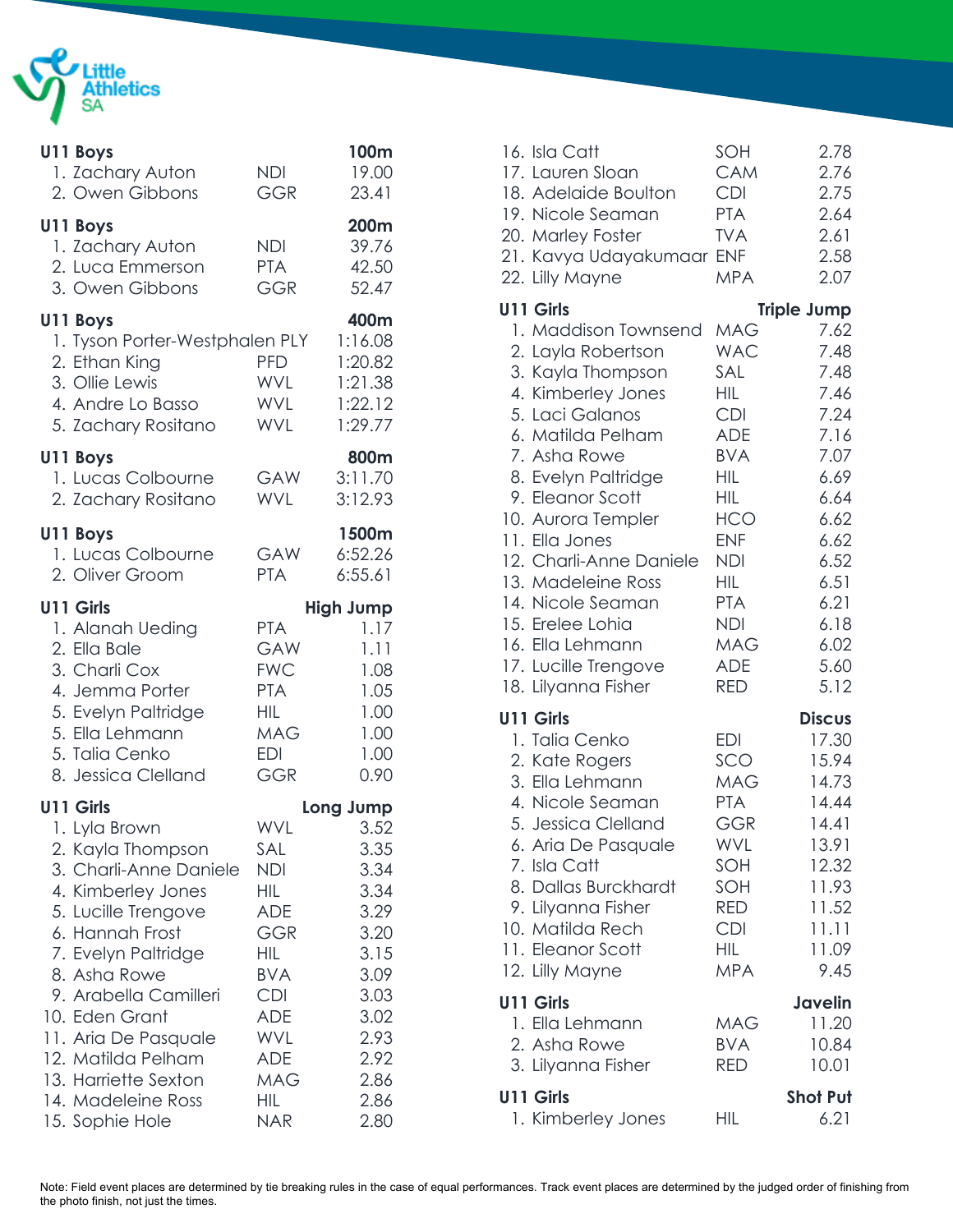

| 2. Dallas Burckhardt<br>3. Arabella Camilleri<br>4. Adelaide Boulton<br>5. Marley Foster<br>6. Lilly Mayne<br>7. Kavya Udayakumaar<br>8. Mia Winstanley<br>9. Matilda Rech                                                                                                                                                           | SOH<br><b>CDI</b><br><b>CDI</b><br><b>TVA</b><br><b>MPA</b><br><b>ENF</b><br><b>CDI</b><br><b>CDI</b>                                                                                                   | 5.54<br>4.44<br>4.41<br>4.40<br>3.98<br>3.94<br>3.88<br>3.48                                                                                |
|--------------------------------------------------------------------------------------------------------------------------------------------------------------------------------------------------------------------------------------------------------------------------------------------------------------------------------------|---------------------------------------------------------------------------------------------------------------------------------------------------------------------------------------------------------|---------------------------------------------------------------------------------------------------------------------------------------------|
| <b>U11 Girls</b><br>1. Ella Bale<br>2. Eden Grant                                                                                                                                                                                                                                                                                    | GAW<br>ADE                                                                                                                                                                                              | <b>80m Hurdles</b><br>19.25<br>19.58                                                                                                        |
| <b>U11 Girls</b><br>1. Talia Cenko<br>2. Charli Cox<br>3. Kayla Thompson<br>4. Kristen Cleggett<br>5. Eleanor Scott<br>6. Adelaide Boulton<br>7. Ella Jones<br>8. Lauren Sloan<br>9. Sophie Hole<br>10. Asha Rowe<br>11. Arabella Camilleri<br>12. Marley Foster<br>13. Kavya Udayakumaar<br>14. Nicole Seaman<br>15. Matilda Pelham | <b>EDI</b><br><b>FWC</b><br>SAL<br><b>CDI</b><br><b>HIL</b><br><b>CDI</b><br><b>ENF</b><br><b>CAM</b><br><b>NAR</b><br><b>BVA</b><br><b>CDI</b><br><b>TVA</b><br><b>ENF</b><br><b>PTA</b><br><b>ADE</b> | 100m<br>15.94<br>15.95<br>16.21<br>16.26<br>16.41<br>16.46<br>16.86<br>16.87<br>17.20<br>17.27<br>17.45<br>17.58<br>17.92<br>18.05<br>19.31 |
| <b>U11 Girls</b><br>1. Charli Cox<br>2. Maddison Townsend<br>3. Mahlia Cunningham<br>4. Kayla Thompson<br>5. Dallas Burckhardt<br>6. Scarlett Kilsby<br>7. Arabella Camilleri<br>8. Erelee Lohia<br>9. Nicole Seaman<br>10. Ella Bale<br>11. Marley Foster<br>12. Jessica Clelland<br>13. Mia Winstanley                             | <b>FWC</b><br><b>MAG</b><br>HIL<br>SAL<br>SOH<br><b>MAG</b><br><b>CDI</b><br><b>NDI</b><br><b>PTA</b><br>GAW<br><b>TVA</b><br>GGR<br><b>CDI</b>                                                         | 200m<br>32.90<br>34.42<br>34.53<br>36.03<br>36.21<br>36.44<br>36.70<br>36.88<br>37.58<br>37.97<br>38.04<br>40.94<br>40.99                   |
| <b>U11 Girls</b><br>1. Charli Cox<br>2. Kate Rogers<br>3. Lyla Brown                                                                                                                                                                                                                                                                 | <b>FWC</b><br>SCO<br>WVL                                                                                                                                                                                | 400m<br>1:14.59<br>1:15.25<br>1:17.34                                                                                                       |

| 4. Adelaide Boulton<br>5. Aurora Templer<br>6. Harriette Sexton<br>7. Maddison Townsend<br>8. Eden Grant<br>9. Asha Rowe<br>10. Jemma Porter<br>11. Sophie Hole<br>12. Kayla Thompson<br>13. Jessica Clelland<br>14. Madeleine Ross<br>15. Lilyanna Fisher<br>16. Dallas Burckhardt<br>17. Matilda Rech<br>18. Lauren Sloan<br>19. Lilly Mayne | <b>CDI</b><br><b>HCO</b><br><b>MAG</b><br><b>MAG</b><br><b>ADE</b><br><b>BVA</b><br><b>PTA</b><br><b>NAR</b><br>SAL<br>GGR<br><b>HIL</b><br><b>RED</b><br>SOH<br><b>CDI</b><br><b>CAM</b><br><b>MPA</b> | 1:20.07<br>1:21.05<br>1:21.09<br>1:21.25<br>1:21.58<br>1:22.65<br>1:22.71<br>1:23.45<br>1:24.11<br>1:26.77<br>1:26.85<br>1:26.86<br>1:27.56<br>1:30.79<br>1:32.28<br>1:41.66 |
|------------------------------------------------------------------------------------------------------------------------------------------------------------------------------------------------------------------------------------------------------------------------------------------------------------------------------------------------|---------------------------------------------------------------------------------------------------------------------------------------------------------------------------------------------------------|------------------------------------------------------------------------------------------------------------------------------------------------------------------------------|
| <b>U11 Girls</b>                                                                                                                                                                                                                                                                                                                               |                                                                                                                                                                                                         | 800m                                                                                                                                                                         |
| 1. Eden Grant<br>2. Madeleine Ross<br>3. Aurora Templer<br>4. Kavya Udayakumaar ENF<br>5. Evelyn Paltridge<br>6. Jessica Clelland<br>7. Lilyanna Fisher<br>8. Eleanor Scott                                                                                                                                                                    | <b>ADE</b><br>HIL<br><b>HCO</b><br><b>HIL</b><br><b>GGR</b><br><b>RED</b><br><b>HIL</b>                                                                                                                 | 3:05.93<br>3:07.91<br>3:08.00<br>3:20.36<br>3:30.30<br>3:39.32<br>3:42.62<br>3:53.92                                                                                         |
| <b>U11 Girls</b>                                                                                                                                                                                                                                                                                                                               |                                                                                                                                                                                                         | 1500m                                                                                                                                                                        |
| 1. Madeleine Ross<br>2. Evelyn Paltridge                                                                                                                                                                                                                                                                                                       | HIL<br><b>HIL</b>                                                                                                                                                                                       | 6:28.11<br>6:56.45                                                                                                                                                           |
| U12 Boys                                                                                                                                                                                                                                                                                                                                       |                                                                                                                                                                                                         | <b>High Jump</b>                                                                                                                                                             |
| 1. River Dowling                                                                                                                                                                                                                                                                                                                               | <b>BVA</b>                                                                                                                                                                                              | 1.30                                                                                                                                                                         |
| 2. Brodie Usher                                                                                                                                                                                                                                                                                                                                | <b>MTB</b><br><b>TVA</b>                                                                                                                                                                                | 1.21<br>1.21                                                                                                                                                                 |
| 2. Alby Spiers<br>4. Henry Orton                                                                                                                                                                                                                                                                                                               | NAR                                                                                                                                                                                                     | 1.18                                                                                                                                                                         |
| 5. Corby Tucker                                                                                                                                                                                                                                                                                                                                | HIL                                                                                                                                                                                                     | 1.15                                                                                                                                                                         |
| 6. Thomas Evans                                                                                                                                                                                                                                                                                                                                | <b>MCO</b>                                                                                                                                                                                              | 1.10                                                                                                                                                                         |
| 7. Sebastien Watmore                                                                                                                                                                                                                                                                                                                           | SAL                                                                                                                                                                                                     | 1.10                                                                                                                                                                         |
| 7. Jo Cox                                                                                                                                                                                                                                                                                                                                      | <b>FWC</b>                                                                                                                                                                                              | 1.10                                                                                                                                                                         |
| 9. Calum Chisholm                                                                                                                                                                                                                                                                                                                              | <b>CDI</b>                                                                                                                                                                                              | 1.05                                                                                                                                                                         |
| U12 Boys                                                                                                                                                                                                                                                                                                                                       |                                                                                                                                                                                                         | Long Jump                                                                                                                                                                    |
| 1. Martin Nash                                                                                                                                                                                                                                                                                                                                 | <b>PTA</b>                                                                                                                                                                                              | 4.09                                                                                                                                                                         |
| 2. Riley Wilson<br>3. Ashton Cooper                                                                                                                                                                                                                                                                                                            | <b>RED</b><br><b>MTB</b>                                                                                                                                                                                | 3.95<br>3.79                                                                                                                                                                 |
| 4. Ethan Cottam                                                                                                                                                                                                                                                                                                                                | SOH                                                                                                                                                                                                     | 3.65                                                                                                                                                                         |
| 5. Alby Spiers                                                                                                                                                                                                                                                                                                                                 | <b>TVA</b>                                                                                                                                                                                              | 3.63                                                                                                                                                                         |
| 6. Daniel Oddie                                                                                                                                                                                                                                                                                                                                | <b>MCO</b>                                                                                                                                                                                              | 3.52                                                                                                                                                                         |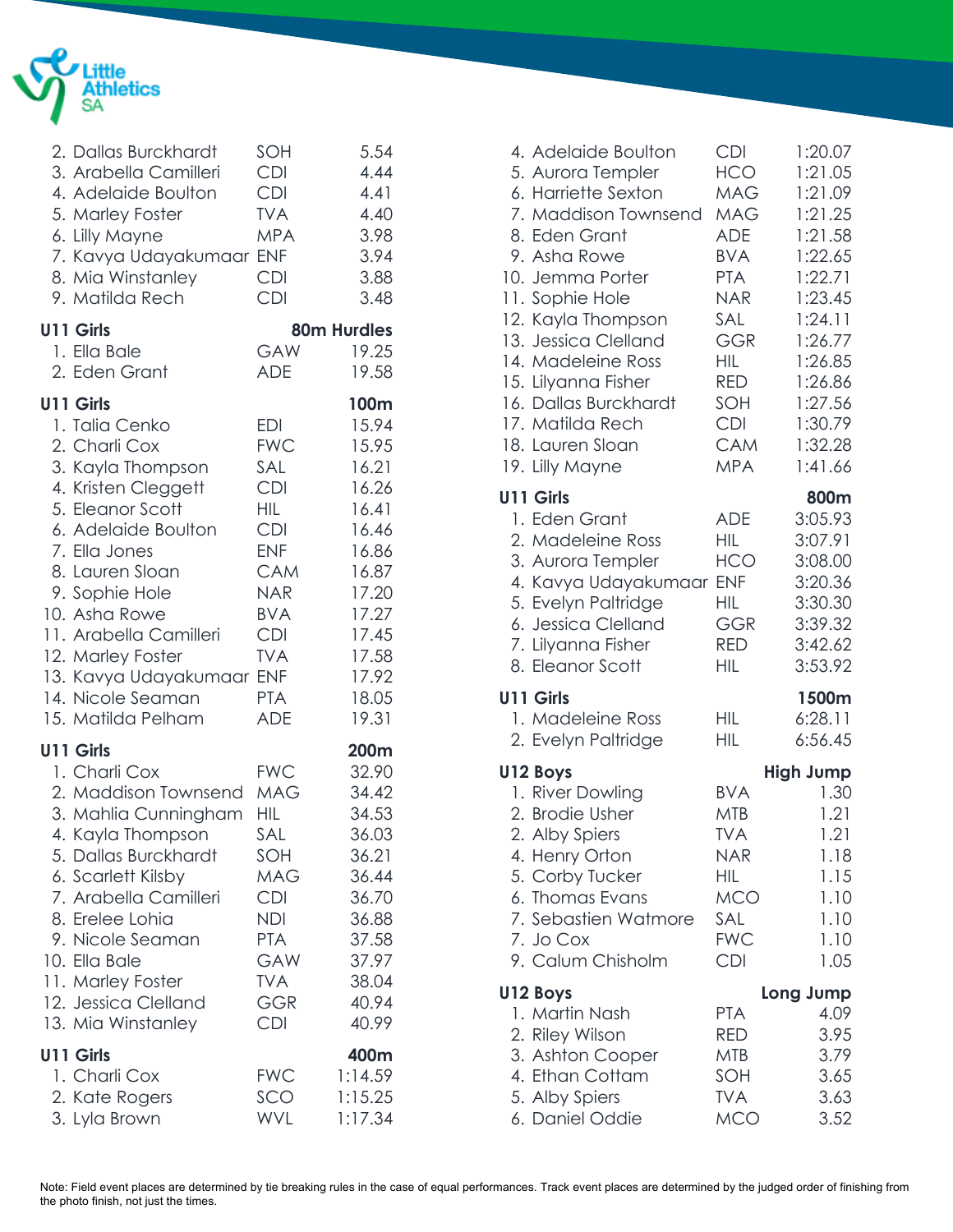

| 7. Calum Chisholm<br>8. Mitchell Hodson<br>9. Matthew Hacquoil<br>10. Sebastien Watmore<br><b>Marley Cardinal</b>                                   | <b>CDI</b><br><b>PLY</b><br><b>MTB</b><br>SAL<br><b>NAR</b>                      | 3.49<br>3.41<br>3.32<br>3.18<br><b>NM</b>                                  |
|-----------------------------------------------------------------------------------------------------------------------------------------------------|----------------------------------------------------------------------------------|----------------------------------------------------------------------------|
| U12 Boys<br>1. Jett Johnson<br>2. Ethan Bayer<br>3. Matthew Hacquoil<br>4. Oliver Mason<br>5. Corby Tucker<br>6. Ashton Cooper<br>7. Calum Chisholm | MIL<br>GGR<br><b>MTB</b><br>SAL<br><b>HIL</b><br>MTB<br><b>CDI</b>               | <b>Triple Jump</b><br>8.39<br>8.08<br>7.96<br>7.81<br>7.80<br>7.66<br>7.09 |
| U12 Boys<br>1. Cameron Moulden<br>2. Tyler Butterworth<br>3. Lochlan Greenwood<br>4. James Hicks<br>5. Jo Cox                                       | CAM<br><b>GGR</b><br><b>LYN</b><br><b>CAM</b><br><b>FWC</b>                      | <b>Discus</b><br>19.26<br>18.81<br>15.41<br>14.82<br>14.60                 |
| U12 Boys<br>1. Lochlan Greenwood<br>2. Calum Chisholm<br>3. Jo Cox                                                                                  | <b>LYN</b><br><b>CDI</b><br><b>FWC</b>                                           | <b>Javelin</b><br>13.96<br>12.57<br>12.23                                  |
| U12 Boys<br>1. Daniel Oddie<br>2. Tarique Kamish<br>3. Lochlan Greenwood<br>4. Thomas Evans<br>5. Tyler Butterworth<br>6. Jo Cox                    | <b>MCO</b><br>NOA<br><b>LYN</b><br><b>MCO</b><br><b>GGR</b><br><b>FWC</b>        | <b>Shot Put</b><br>7.57<br>7.33<br>7.15<br>6.55<br>6.49<br>5.58            |
| U12 Boys<br>1. Henry Orton<br>2. Jackson Knott<br>3. Corby Tucker<br>4. Mitchell Hodson<br>5. Thomas Evans<br>6. Archie Begg<br>7. Shreyus Arramraj | <b>NAR</b><br>SAL<br>HIL<br><b>PLY</b><br><b>MCO</b><br><b>WVL</b><br><b>ADE</b> | 100m<br>15.01<br>15.30<br>15.51<br>15.81<br>15.89<br>16.14<br>16.77        |
| U12 Boys<br>1. River Dowling<br>2. Jett Johnson<br>3. Oliver Nagle<br>4. Ethan Cottam<br>5. Sebastien Watmore                                       | <b>BVA</b><br>MIL<br><b>MTB</b><br>SOH<br>SAL                                    | 200m<br>31.30<br>31.91<br>31.96<br>33.11<br>33.43                          |

| 6. James Hicks<br>7. Corby Tucker<br>8. Thomas Evans<br>9. Ashton Cooper<br>10. Laurence Andriani<br>11. Tyler Butterworth<br>U12 Boys                                                                                     | <b>CAM</b><br>HIL<br><b>MCO</b><br><b>MTB</b><br>WVL<br><b>GGR</b>                                    | 33.47<br>33.50<br>33.60<br>34.19<br>34.66<br>39.15<br>400m                                                         |
|----------------------------------------------------------------------------------------------------------------------------------------------------------------------------------------------------------------------------|-------------------------------------------------------------------------------------------------------|--------------------------------------------------------------------------------------------------------------------|
| 1. Jett Johnson<br>2. Shreyus Arramraj<br>3. Matthew Hacquoil<br>4. James Hicks<br>5. Laurence Andriani<br>6. Ethan Cottam<br>7. Marley Cardinal<br>8. Calum Chisholm<br>9. Jack Grady                                     | MIL<br><b>ADE</b><br>MTB<br><b>CAM</b><br>WVL<br>SOH<br>NAR.<br><b>CDI</b><br><b>NAR</b>              | 1:13.24<br>1:15.37<br>1:15.87<br>1:15.89<br>1:16.33<br>1:16.73<br>1:22.72<br>1:24.52<br>1:28.46                    |
| U12 Boys<br>1. Matthew Hacquoil<br>2. Luke Martin<br>3. Jett Johnson<br>4. Archie Begg<br>5. Jake Weir<br>6. Shreyus Arramraj<br>7. Laurence Andriani<br>8. Sebastien Watmore<br>9. Cameron Moulden<br>10. Marley Cardinal | MTB<br>SOH<br>MIL<br><b>WVL</b><br><b>WAC</b><br><b>ADE</b><br>WVL<br>SAL<br><b>CAM</b><br><b>NAR</b> | 800m<br>2:43.89<br>2:44.77<br>2:45.46<br>2:46.83<br>2:48.79<br>2:55.26<br>2:59.91<br>3:13.18<br>3:15.63<br>3:21.19 |
| U12 Boys<br>1. Matthew Hacquoil<br>2. Luke Martin<br>3. Laurence Andriani<br>4. Nicholas Tippins<br>5. Jack Grady<br>6. Tyler Butterworth                                                                                  | MTB<br>SOH<br>WVL<br><b>HCO</b><br>NAR<br><b>GGR</b>                                                  | 1500m<br>5:32.10<br>5:46.48<br>5:57.92<br>7:10.99<br>7:11.27<br>7:15.73                                            |
| <b>U12 Girls</b><br>1. Zoe Redin<br>2. Sophie Van Schaik<br>3. Lucy Harding<br>3. Topaz Pawlaczyk<br>5. Scarlett Barca                                                                                                     | НIL<br><b>NOA</b><br><b>INF</b><br><b>CDI</b><br><b>RED</b>                                           | <b>High Jump</b><br>1.22<br>1.18<br>1.11<br>1.11<br>1.02                                                           |
| <b>U12 Girls</b><br>1. Zahlia Campbell<br>2. Elsie Von Doussa<br>3. Imogen Woodruff<br>4. Carla Griffiths                                                                                                                  | PLY<br>SOH<br><b>WVL</b><br>CAM                                                                       | Long Jump<br>3.98<br>3.77<br>3.77<br>3.61                                                                          |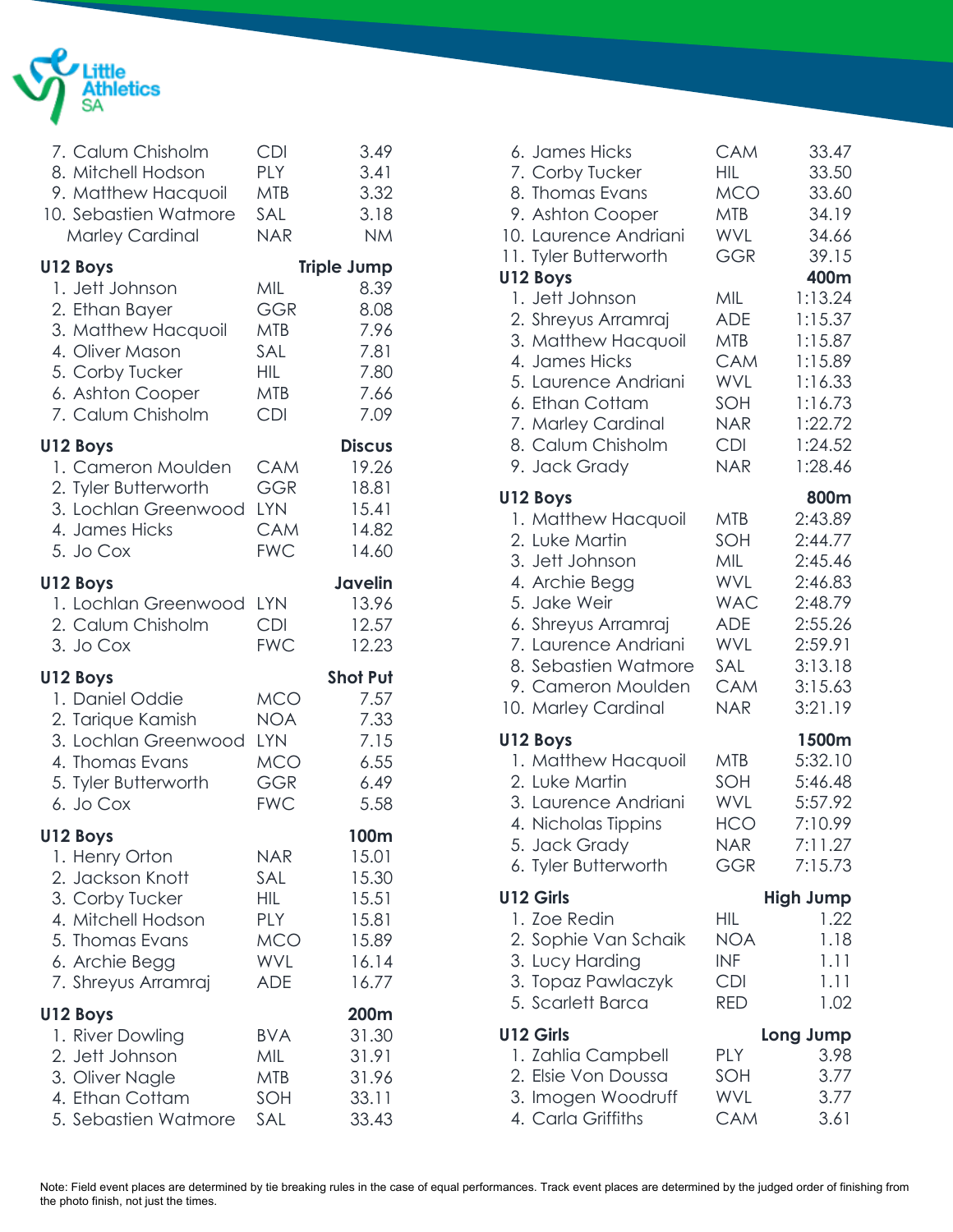

| 5. Zoe Redin<br>6. Aaliah Giacopini<br>7. Tahli Carslake<br>8. Elodie Dunstone<br>9. Jasmine Girvan<br>10. Alyssa Jones<br>11. Isla Galanos<br>12. Sophie Van Schaik<br>13. Gracie Potts<br>14. Lucy Harding<br>15. Olivia Lovejoy<br>Payton Gurr | <b>HIL</b><br>SAL<br><b>PLY</b><br>MAG<br><b>GGR</b><br><b>ENF</b><br><b>CDI</b><br>NOA<br><b>PLY</b><br><b>INF</b><br><b>CDI</b><br><b>MPA</b> | 3.56<br>3.55<br>3.43<br>3.42<br>3.31<br>3.26<br>3.25<br>3.21<br>3.09<br>2.98<br>2.91<br><b>NM</b> |
|---------------------------------------------------------------------------------------------------------------------------------------------------------------------------------------------------------------------------------------------------|-------------------------------------------------------------------------------------------------------------------------------------------------|---------------------------------------------------------------------------------------------------|
| <b>U12 Girls</b><br>1. Capri De Pasquale<br>2. Tahli Carslake<br>3. Payton Gurr<br>4. Jasmine Girvan<br>5. Topaz Pawlaczyk<br>6. Layla Mason<br>7. Lucy Harding<br>8. Scarlett Barca                                                              | WVL<br><b>PLY</b><br><b>MPA</b><br>GGR<br><b>CDI</b><br><b>HCO</b><br><b>INF</b><br>RED                                                         | <b>Triple Jump</b><br>7.80<br>7.37<br>7.28<br>7.10<br>7.08<br>6.75<br>6.36<br>6.36                |
| U12 Girls<br>1. Zali Macnamara<br>2. Jasmine Girvan<br>3. Caitlin Roper<br>4. Shubhreet Kaur<br>5. Scarlett Barca<br>6. Ashleigh Hall                                                                                                             | MIL<br><b>GGR</b><br><b>ENF</b><br><b>PTA</b><br>RED<br>SOH                                                                                     | <b>Discus</b><br>14.55<br>13.83<br>13.39<br>13.09<br>11.84<br>9.69                                |
| <b>U12 Girls</b><br>1. Lyla Kinnear<br>2. Zali Macnamara<br>3. Nari Freckleton<br>4. Ashleigh Hall                                                                                                                                                | <b>GGR</b><br>MIL<br>HIL<br>SOH                                                                                                                 | <b>Javelin</b><br>10.80<br>10.33<br>9.70<br>5.64                                                  |
| U12 Girls<br>1. Caitlin Roper<br>2. Zahlia Campbell<br>3. Zali Macnamara<br>4. Ava Fox                                                                                                                                                            | <b>ENF</b><br>PLY<br>MIL<br><b>EDI</b>                                                                                                          | <b>Shot Put</b><br>6.62<br>6.19<br>5.91<br>5.29                                                   |
| U12 Girls<br>1. Portia Lamberti<br>2. Ruby Caldwell<br>3. Sophia Power<br>4. Aaliah Giacopini<br>5. Carla Griffiths<br>6. Payton Gurr                                                                                                             | <b>WAC</b><br>HCO<br><b>ENF</b><br>SAL<br><b>CAM</b><br><b>MPA</b>                                                                              | 100m<br>15.47<br>15.50<br>15.54<br>15.65<br>15.71<br>15.88                                        |

| 7. Layla Mason<br>8. Aimee Nightingale<br>9. Alyssa Jones<br>10. Olivia Lovejoy<br>11. Topaz Pawlaczyk<br>12. Lucy Harding<br>13. Scarlett Barca | <b>HCO</b><br><b>CDI</b><br><b>ENF</b><br><b>CDI</b><br><b>CDI</b><br><b>INF</b><br><b>RED</b> | 16.21<br>16.22<br>16.43<br>16.71<br>17.14<br>18.13<br>18.62                |
|--------------------------------------------------------------------------------------------------------------------------------------------------|------------------------------------------------------------------------------------------------|----------------------------------------------------------------------------|
| <b>U12 Girls</b><br>1. Payton Gurr<br>2. Aimee Nightingale<br>3. Lois Fahner<br>4. Lucy Harding                                                  | <b>MPA</b><br><b>CDI</b><br><b>TVA</b><br><b>INF</b>                                           | 200m<br>33.75<br>33.96<br>34.41<br>38.56                                   |
| U12 Girls<br>1. Sophia Power<br>2. Gracie Potts<br>3. Aaliah Giacopini<br>4. Zoe Redin<br>5. Tahli Carslake                                      | <b>ENF</b><br><b>PLY</b><br>SAL<br><b>HIL</b><br><b>PLY</b>                                    | 400m<br>1:12.85<br>1:17.69<br>1:21.11<br>1:22.59<br>1:27.22                |
| <b>U12 Girls</b><br>1. Ruby Caldwell<br>2. Kaylee Ward<br>3. Elodie Dunstone<br>4. Areeba Bilal                                                  | <b>HCO</b><br>SAL<br><b>MAG</b><br><b>WVL</b>                                                  | 800m<br>2:54.20<br>3:00.86<br>3:05.25<br>3:29.36                           |
| <b>U12 Girls</b><br>1. Capri De Pasquale                                                                                                         | WVL                                                                                            | 1500m<br>6:25.84                                                           |
| U13 Boys<br>1. Harkamalpreet Singh<br>2. Bradley Fakes<br>3. Charlie Morris<br>4. Zac Mirfin<br>5. Kai Bodel<br>6. Cobey Davis<br>7. Isaac West  | SAL<br><b>HCO</b><br>GAW<br><b>PTA</b><br>INF<br>SAL<br><b>CDI</b>                             | <b>Triple Jump</b><br>9.25<br>8.85<br>8.32<br>8.32<br>7.51<br>7.47<br>7.21 |
| U13 Boys<br>1. Lewis Day<br>2. Haydon Taylor<br>3. Harkamalpreet Singh<br>4. Logan Mayne<br>5. Zac Mirfin<br>6. Dylan Bails<br>7. Charlie Morris | <b>WAC</b><br>GAW<br><b>SAL</b><br><b>MPA</b><br><b>PTA</b><br><b>CDI</b><br>GAW               | 100m<br>14.37<br>14.45<br>14.51<br>14.56<br>15.19<br>15.25<br>15.62        |
| U13 Boys<br>1. Logan Mayne                                                                                                                       | <b>MPA</b>                                                                                     | 800m<br>3:29.96                                                            |

Note: Field event places are determined by tie breaking rules in the case of equal performances. Track event places are determined by the judged order of finishing from the photo finish, not just the times.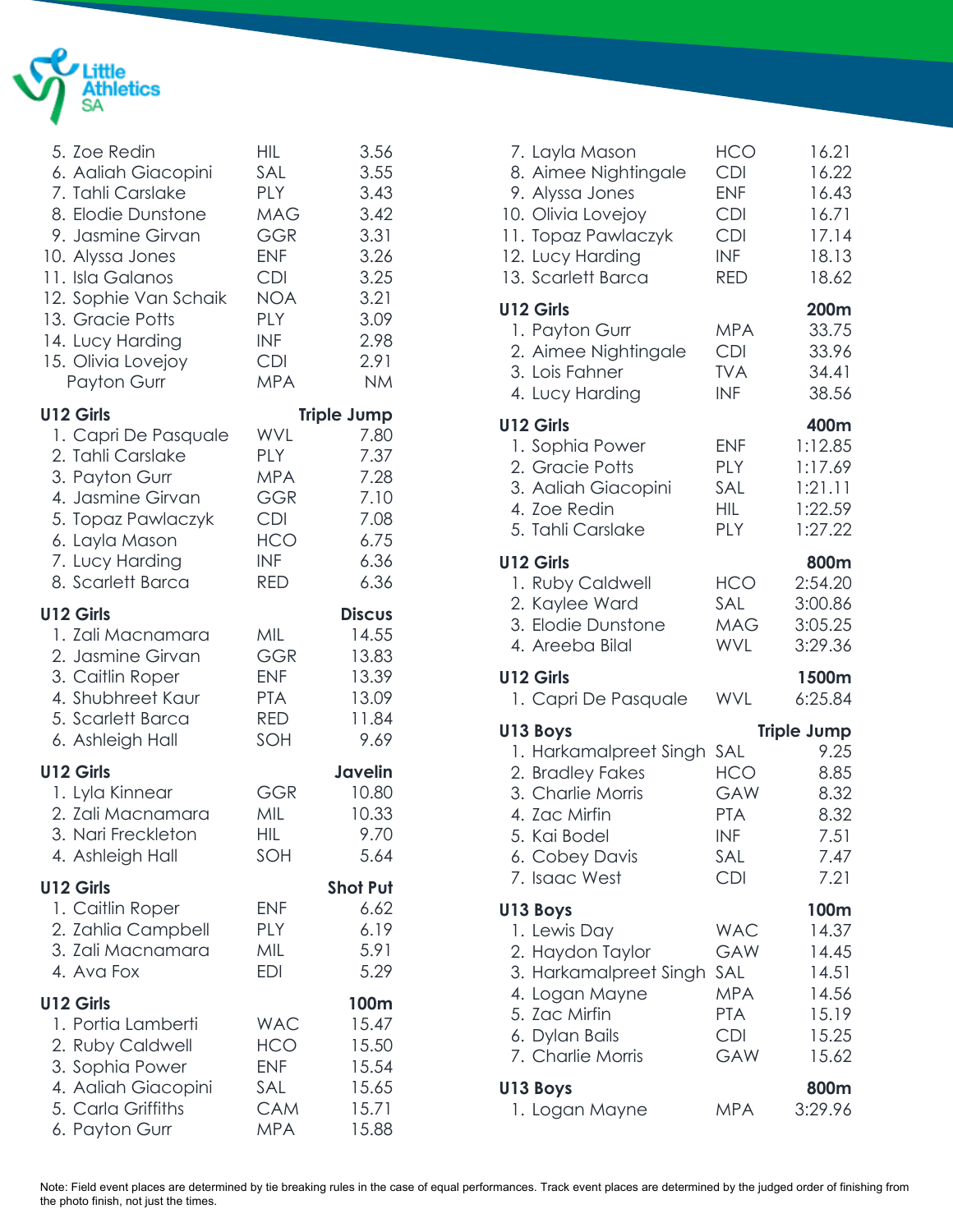

| <b>U13 Girls</b>                  |                          | Long Jump          |
|-----------------------------------|--------------------------|--------------------|
| 1. Mikayla Van Dommele            |                          | <b>TTG</b>         |
| 3.90                              |                          |                    |
| 2. Remi Goeing                    | HIL                      | 3.87               |
| 3. Zoe Borkowski                  | <b>MCO</b>               | 3.83               |
| 4. Isla Dundas                    | MAG                      | 3.70               |
| 5. Lily Colville                  | <b>WAC</b>               | 3.70               |
| 6. Ella Rogers<br>7. Ella Sloan   | GAW                      | 3.67               |
| 8. Jaimey Gower                   | <b>CAM</b><br><b>TTG</b> | 3.62<br>3.12       |
| 9. Georgia Sands                  | <b>PTA</b>               | 3.01               |
|                                   |                          |                    |
| U13 Girls                         |                          | <b>Triple Jump</b> |
| 1. Claire Macmillan               | HIL                      | 8.81               |
| 2. Zoe Borkowski                  | MCO                      | 8.65               |
| 3. Hannah Nenasheff               | <b>NDI</b>               | 8.24               |
| 4. Remi Goeing<br>5. Mahlia James | <b>HIL</b><br><b>LYN</b> | 8.17<br>8.07       |
| 6. Lauren Chomel                  | MCO                      | 7.88               |
| 7. Lily Colville                  | <b>WAC</b>               | 7.88               |
| 8. Xenia Salupalu                 | <b>ADE</b>               | 7.02               |
| 9. Maddison Cantone               | <b>ADE</b>               | 6.96               |
| 10. Alabama Morris                | <b>GAW</b>               | 6.46               |
|                                   |                          |                    |
| U13 Girls<br>1. Alabama Morris    | <b>GAW</b>               | 100m<br>17.00      |
|                                   |                          |                    |
| <b>U13 Girls</b>                  |                          | 800m               |
| 1. Jade Dietrich                  | <b>EDI</b>               | 3:24.09            |
| <b>U13 Girls</b>                  |                          | 1500m              |
| 1. Jade Dietrich                  | <b>EDI</b>               | 6:57.20            |
|                                   |                          |                    |
| <b>Female Athlete of the Meet</b> |                          |                    |

Charli Cox FWC

## **Male Athlete of the Meet**

| Sarvesh Bhushan | <b>PTA</b> |
|-----------------|------------|
|                 |            |